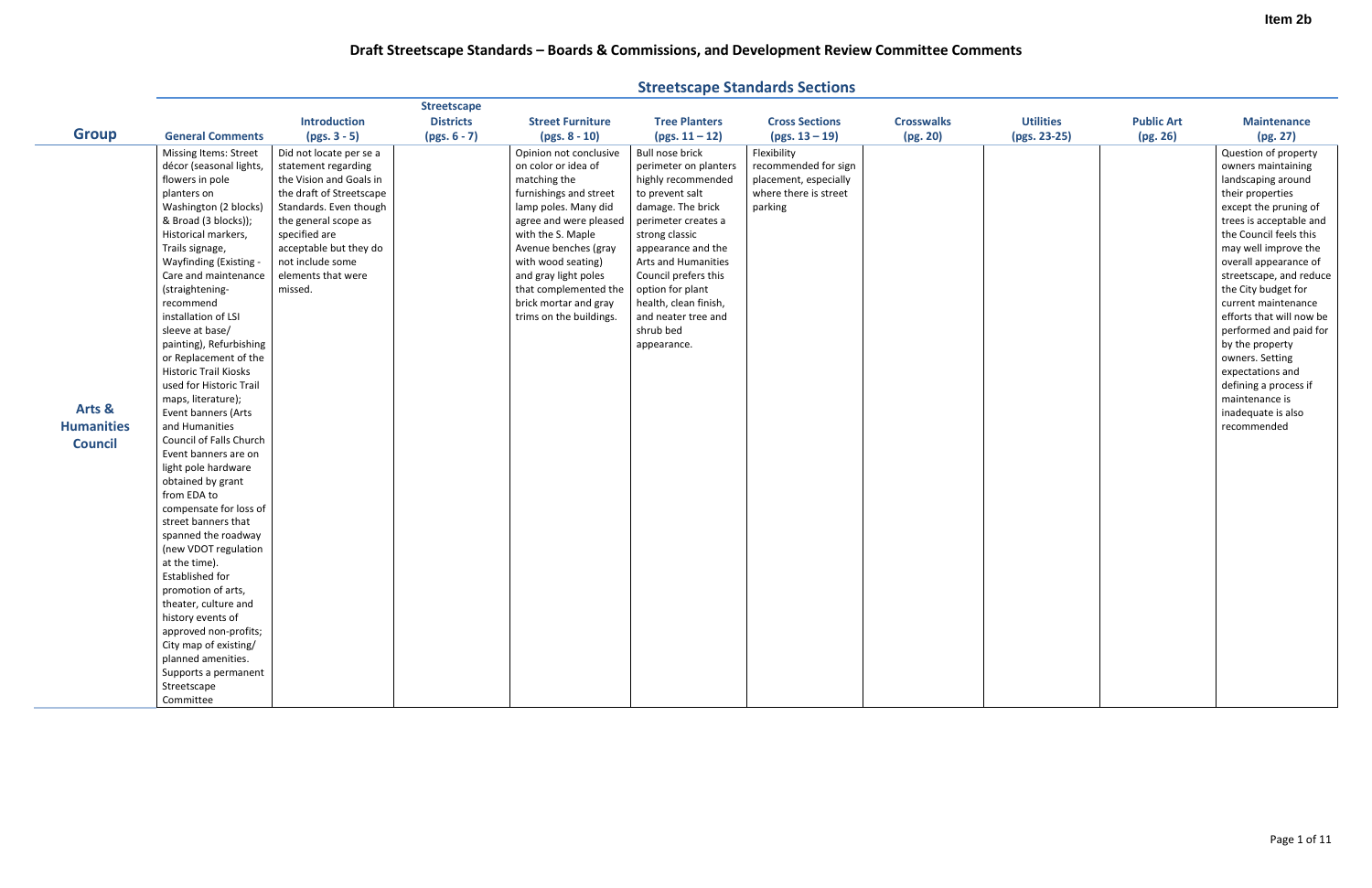|                                      |                         |                           | <b>Streetscape</b> |                          |                          |                       |                   |                  |                   |                          |
|--------------------------------------|-------------------------|---------------------------|--------------------|--------------------------|--------------------------|-----------------------|-------------------|------------------|-------------------|--------------------------|
| <b>Group</b>                         |                         | <b>Introduction</b>       | <b>Districts</b>   | <b>Street Furniture</b>  | <b>Tree Planters</b>     | <b>Cross Sections</b> | <b>Crosswalks</b> | <b>Utilities</b> | <b>Public Art</b> | <b>Maintenance</b>       |
|                                      | <b>General Comments</b> | $(pgs. 3 - 5)$            | $(pgs. 6 - 7)$     | $(pgs. 8 - 10)$          | $(pgs. 11 - 12)$         | $(pgs. 13 - 19)$      | (pg. 20)          | (pgs. 23-25)     | (pg. 26)          | (pg. 27)                 |
|                                      | We would like           | The CACT felt that        |                    | Supports selection of    | We are all in support    | Support 20-foot cross |                   |                  |                   | None                     |
|                                      | something to be         | providing a better        |                    | all black furniture,     | of requiring a flush     | section options with  |                   |                  |                   |                          |
|                                      | included to address     | definition of "Brand"     |                    | Victor Stanley bench     | tree pit to improve the  | flush planters        |                   |                  |                   |                          |
|                                      | the increase of bike    | was needed. Although      |                    | "hitch" option for       | walkability of our       | (Options 1 & 2)       |                   |                  |                   |                          |
|                                      | traffic on our          | "a family friendly place' |                    | future bike racks.       | streets. -               |                       |                   |                  |                   |                          |
|                                      | sidewalks.              | was mentioned, there      |                    | Incorporate Little City  | We request that          |                       |                   |                  |                   |                          |
|                                      |                         | was not enough to         |                    | logo on street name      | clarification is given   |                       |                   |                  |                   |                          |
| <b>Citizens' Advisory</b>            | We would like           | describe the desire to    |                    | signs                    | 5x12 (page 12) is        |                       |                   |                  |                   |                          |
| <b>Committee for</b>                 | considerations to be    | make our city feel        |                    | Street name signs in     | detailed as              |                       |                   |                  |                   |                          |
|                                      | shared on solutions     | comfortable and           |                    | Vietnamese at Eden       | recommended tree         |                       |                   |                  |                   |                          |
| <b>Transportation</b>                | for the existing        | inviting. Although        |                    | Center                   | pit, so why is 5x14 on   |                       |                   |                  |                   |                          |
|                                      | problem of no           | "branding" may be         |                    |                          | all images?              |                       |                   |                  |                   |                          |
|                                      | required minimum for    | important for our local   |                    |                          | We support the flush     |                       |                   |                  |                   |                          |
|                                      | unobstructed areas on   | businesses, creating a    |                    |                          | tree planters. Would     |                       |                   |                  |                   |                          |
|                                      | our current sidewalks.  | comfortable streets       |                    |                          | like to see a minimum    |                       |                   |                  |                   |                          |
|                                      |                         | that feel safe and        |                    |                          | 5'x12' size for all tree |                       |                   |                  |                   |                          |
|                                      |                         | welcome should also       |                    |                          | pits.                    |                       |                   |                  |                   |                          |
|                                      |                         | be a priority.            |                    |                          |                          |                       |                   |                  |                   |                          |
|                                      | Missing Items that      | Did not note a            |                    | Given the costs          |                          | Standards seem        |                   |                  |                   | The Chamber is pleased   |
|                                      | should be addressed:    | particular vision         |                    | incurred recently        |                          | suitable              |                   |                  |                   | to see that property     |
|                                      | Undergrounding of       | statement.                |                    | repainting the current   |                          | Add flexibility re:   |                   |                  |                   | owners will be afforded  |
| <b>Chamber of</b><br><b>Commerce</b> | utilities; Marking of   | General overview and      |                    | street lamp              |                          | sidewalk sign         |                   |                  |                   | the opportunity to       |
|                                      | historic crossroads;    | goals seemed              |                    | and traffic light poles, |                          | placement,            |                   |                  |                   | maintain landscaping     |
|                                      | Tree lights; Pole       | appropriate and           |                    | the recommendation is    |                          | particularly in       |                   |                  |                   | around their properties. |
|                                      | planters at 100 blocks  | adequate.                 |                    | to incorporate color     |                          | locations with on-    |                   |                  |                   | This enables them to     |
|                                      | of Washington & 100-    |                           |                    | changes slowly, as       |                          | street parking.       |                   |                  |                   | control the appearance   |
|                                      | 200 blocks of Broad;    |                           |                    | repainting is required.  |                          | Additionally, more    |                   |                  |                   | of their property and    |
|                                      | Branding via City       |                           |                    | There was no             |                          | information regarding |                   |                  |                   | saves City resources.    |
|                                      | markers above street    |                           |                    | consensus regarding      |                          | the sidewalk          |                   |                  |                   | The Chamber would        |
|                                      | signs; Street/Pole      |                           |                    | the actual color scheme  |                          | minimums and          |                   |                  |                   | like this option to      |
|                                      | banners; Gateway        |                           |                    | or design concepts or    |                          | rationale for         |                   |                  |                   | be made available, but   |
|                                      | signage; Sandwich       |                           |                    | even the need for        |                          | the proposed sidewalk |                   |                  |                   | not mandatory, to        |
|                                      | board signs.            |                           |                    | consistency. The         |                          | sections would be     |                   |                  |                   | existing property        |
|                                      | Address bike and bus    |                           |                    | committee does           |                          | helpful.              |                   |                  |                   | owners. The Chamber      |
|                                      | shelter plans in this   |                           |                    | believe that the City's  |                          |                       |                   |                  |                   | also recommends that     |
|                                      | plan. Historic trail    |                           |                    | "brand" should be        |                          |                       |                   |                  |                   | policies be put in place |
|                                      | signage                 |                           |                    | strongly considered in   |                          |                       |                   |                  |                   | to ensure compliance     |
|                                      |                         |                           |                    | determining the          |                          |                       |                   |                  |                   | by the property          |
|                                      |                         |                           |                    | appearance of            |                          |                       |                   |                  |                   | owners.                  |
|                                      |                         |                           |                    | amenities.               |                          |                       |                   |                  |                   |                          |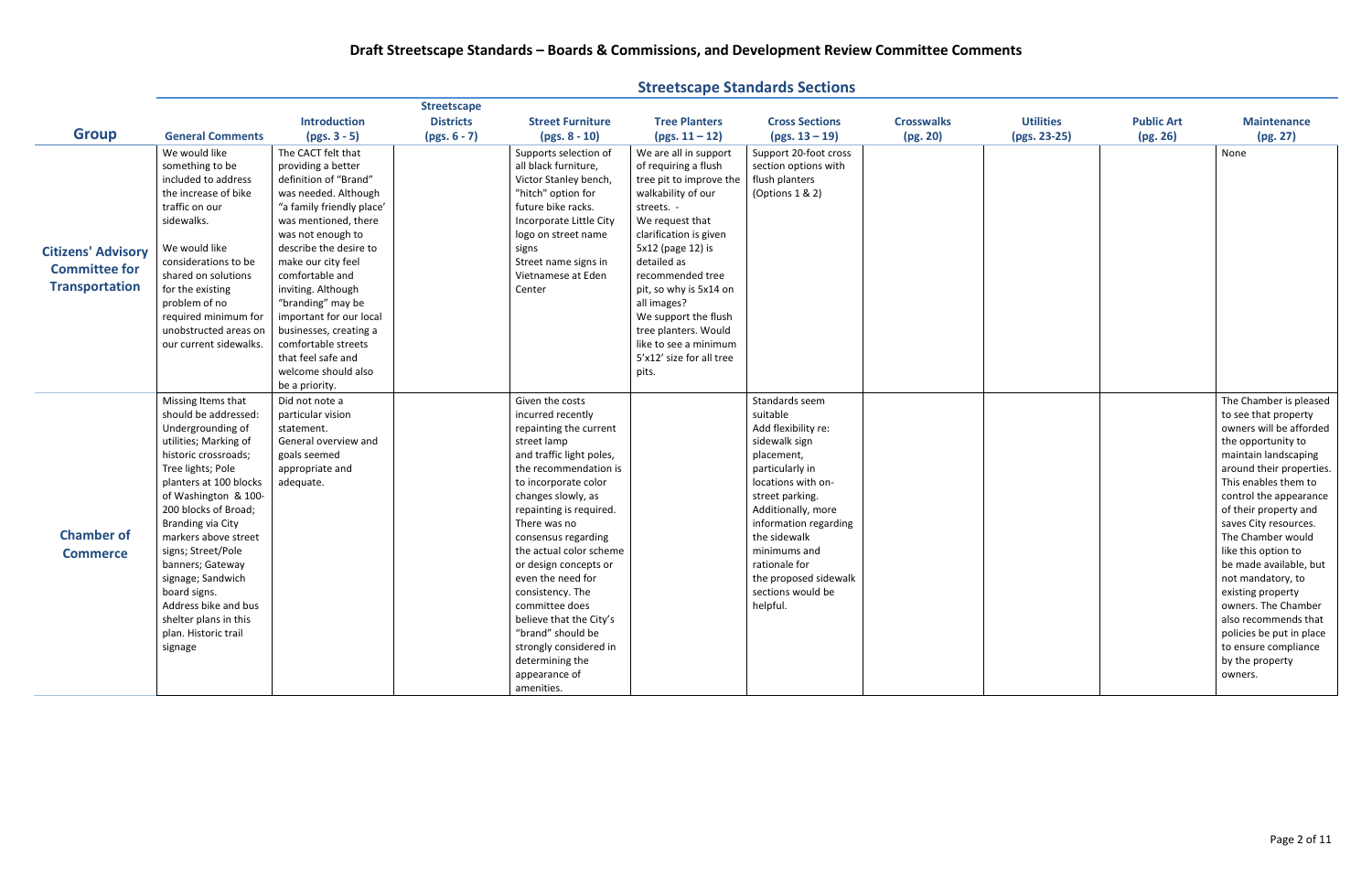| <b>Streetscape Standards Sections</b> |  |  |
|---------------------------------------|--|--|
|---------------------------------------|--|--|

|                       |                                   |                         | <b>Streetscape</b> |                         |                                        |                       |                       |                  |                   |                                                     |
|-----------------------|-----------------------------------|-------------------------|--------------------|-------------------------|----------------------------------------|-----------------------|-----------------------|------------------|-------------------|-----------------------------------------------------|
|                       |                                   | <b>Introduction</b>     | <b>Districts</b>   | <b>Street Furniture</b> | <b>Tree Planters</b>                   | <b>Cross Sections</b> | <b>Crosswalks</b>     | <b>Utilities</b> | <b>Public Art</b> | <b>Maintenance</b>                                  |
| <b>Group</b>          | <b>General Comments</b>           | $(pgs. 3 - 5)$          | $(pgs. 6 - 7)$     | $(pgs. 8 - 10)$         | $(pgs. 11-12)$                         | $(pgs. 13 - 19)$      | (pg. 20)              | (pgs. 23-25)     | (pg. 26)          | (pg. 27)                                            |
|                       | Taskforce work ties               |                         |                    | Additional bike racks   | Consensus for flush                    | Supported 22-foot     | More pedestrian bump- |                  |                   |                                                     |
|                       | closely to visioning              |                         |                    | with more capacity      | planters                               | setback zoning code   | outs at downtown      |                  |                   |                                                     |
|                       | efforts, placemaking,             |                         |                    | than decorative racks   |                                        | changes for larger    | street crossings.     |                  |                   |                                                     |
|                       | branding, goal for                |                         |                    |                         |                                        | buildings             |                       |                  |                   |                                                     |
|                       | uniform theme.                    |                         |                    |                         |                                        |                       |                       |                  |                   |                                                     |
| <b>Economic</b>       | Welcome signs at                  |                         |                    |                         |                                        |                       |                       |                  |                   |                                                     |
|                       | gateway locations are             |                         |                    |                         |                                        |                       |                       |                  |                   |                                                     |
| <b>Development</b>    | very weak and a good              |                         |                    |                         |                                        |                       |                       |                  |                   |                                                     |
| <b>Authority</b>      | place to begin with               |                         |                    |                         |                                        |                       |                       |                  |                   |                                                     |
|                       | implementation of the             |                         |                    |                         |                                        |                       |                       |                  |                   |                                                     |
|                       | new streetscape                   |                         |                    |                         |                                        |                       |                       |                  |                   |                                                     |
|                       | standards.                        |                         |                    |                         |                                        |                       |                       |                  |                   |                                                     |
|                       | Missing Items: Outlets            |                         |                    |                         |                                        |                       |                       |                  |                   |                                                     |
|                       | for tree lights                   |                         |                    |                         |                                        |                       |                       |                  |                   |                                                     |
|                       | The ESC fully supports            | Revise environmental    |                    |                         | Private landowners                     |                       | With respect to       |                  |                   | Supports transferring                               |
|                       | a robust urban tree               | goal to state "Promote  |                    |                         | should retain flexibility              |                       | walkability, the ESC  |                  |                   | bulk of maintenance                                 |
|                       | canopy. At the same               | environmental           |                    |                         | to install planters                    |                       | supports efforts to   |                  |                   | responsibilities to                                 |
|                       | time, there are many              | sustainability and tree |                    |                         | designed to capture                    |                       | increase pedestrian   |                  |                   | private landowners,                                 |
|                       | other elements of                 | canopy".                |                    |                         | stormwater runoff.                     |                       | safety by increasing  |                  |                   | with important caveat:                              |
|                       | smart streetscape                 |                         |                    |                         | Stormwater runoff is a                 |                       | the number of         |                  |                   | City should develop                                 |
|                       | design that contribute            | Articulate              |                    |                         | leading cause of                       |                       | crosswalks with       |                  |                   | clear, rigorous                                     |
|                       | to an environmentally             | environmental benefits  |                    |                         | pollution to local                     |                       | enhanced safety       |                  |                   | maintenance standards                               |
|                       | sustainable urban                 | of smart streetscape    |                    |                         | waterways and the                      |                       | features such as hawk |                  |                   | that landowners must                                |
|                       | landscape. These                  | design.                 |                    |                         | Chesapeake Bay, and                    |                       | signals and Leading   |                  |                   | apply and should                                    |
|                       | include reducing                  |                         |                    |                         | it is the only one that                |                       | Pedestrian Indicator  |                  |                   | monitor and enforce                                 |
|                       | greenhouse gas and                |                         |                    |                         | is still on the rise.                  |                       | sequencing.           |                  |                   | these standards with                                |
|                       | particulate emissions             |                         |                    |                         | Jurisdictions around                   |                       |                       |                  |                   | input from the City                                 |
|                       | through enhanced                  |                         |                    |                         | the region are                         |                       |                       |                  |                   | Arborist as appropriate.                            |
|                       | walkability and                   |                         |                    |                         | implementing                           |                       |                       |                  |                   | To support private                                  |
| <b>Environmental</b>  | connections to                    |                         |                    |                         | programs to install                    |                       |                       |                  |                   | landowners'                                         |
|                       | sustainable                       |                         |                    |                         | green infrastructure                   |                       |                       |                  |                   | maintenance of                                      |
| <b>Sustainability</b> | transportation, as well           |                         |                    |                         | on both public and                     |                       |                       |                  |                   | planters, the ESC                                   |
| <b>Council</b>        | as reducing                       |                         |                    |                         | private land to achieve                |                       |                       |                  |                   | supports proposals to                               |
|                       | stormwater runoff by              |                         |                    |                         | compliance with                        |                       |                       |                  |                   | explore environ-                                    |
|                       | integrating green                 |                         |                    |                         | water quality                          |                       |                       |                  |                   | mentally friendly                                   |
|                       | infrastructure<br>elements in the |                         |                    |                         | regulations. Many of                   |                       |                       |                  |                   | alternatives to road salt<br>as a de-icing tool. In |
|                       | streetscape. We                   |                         |                    |                         | these programs are<br>ambitious, fully |                       |                       |                  |                   | addition to damaging                                |
|                       | would like to see                 |                         |                    |                         | integrating green                      |                       |                       |                  |                   | plant health, rock salt is                          |
|                       | these benefits                    |                         |                    |                         | infrastructure into                    |                       |                       |                  |                   | found in increasing                                 |
|                       | articulated in the                |                         |                    |                         | design guidelines for                  |                       |                       |                  |                   | concentrations in urban                             |
|                       | document.                         |                         |                    |                         | streetscapes and                       |                       |                       |                  |                   | waters $-$ including                                |
|                       |                                   |                         |                    |                         | urban infrastructure.                  |                       |                       |                  |                   | drinking water - and                                |
|                       |                                   |                         |                    |                         | While Falls Church City                |                       |                       |                  |                   | has a negative impact                               |
|                       |                                   |                         |                    |                         | has not yet attained                   |                       |                       |                  |                   | on aquatic life. The City                           |
|                       |                                   |                         |                    |                         | that level of ambition,                |                       |                       |                  |                   | should take advantage                               |
|                       |                                   |                         |                    |                         | the City should at a                   |                       |                       |                  |                   | of MWCOG's                                          |
|                       |                                   |                         |                    |                         | minimum retain the                     |                       |                       |                  |                   | cooperative purchasing                              |
|                       |                                   |                         |                    |                         | ability to use                         |                       |                       |                  |                   | program for Calcium                                 |
|                       |                                   |                         |                    |                         |                                        |                       |                       |                  |                   |                                                     |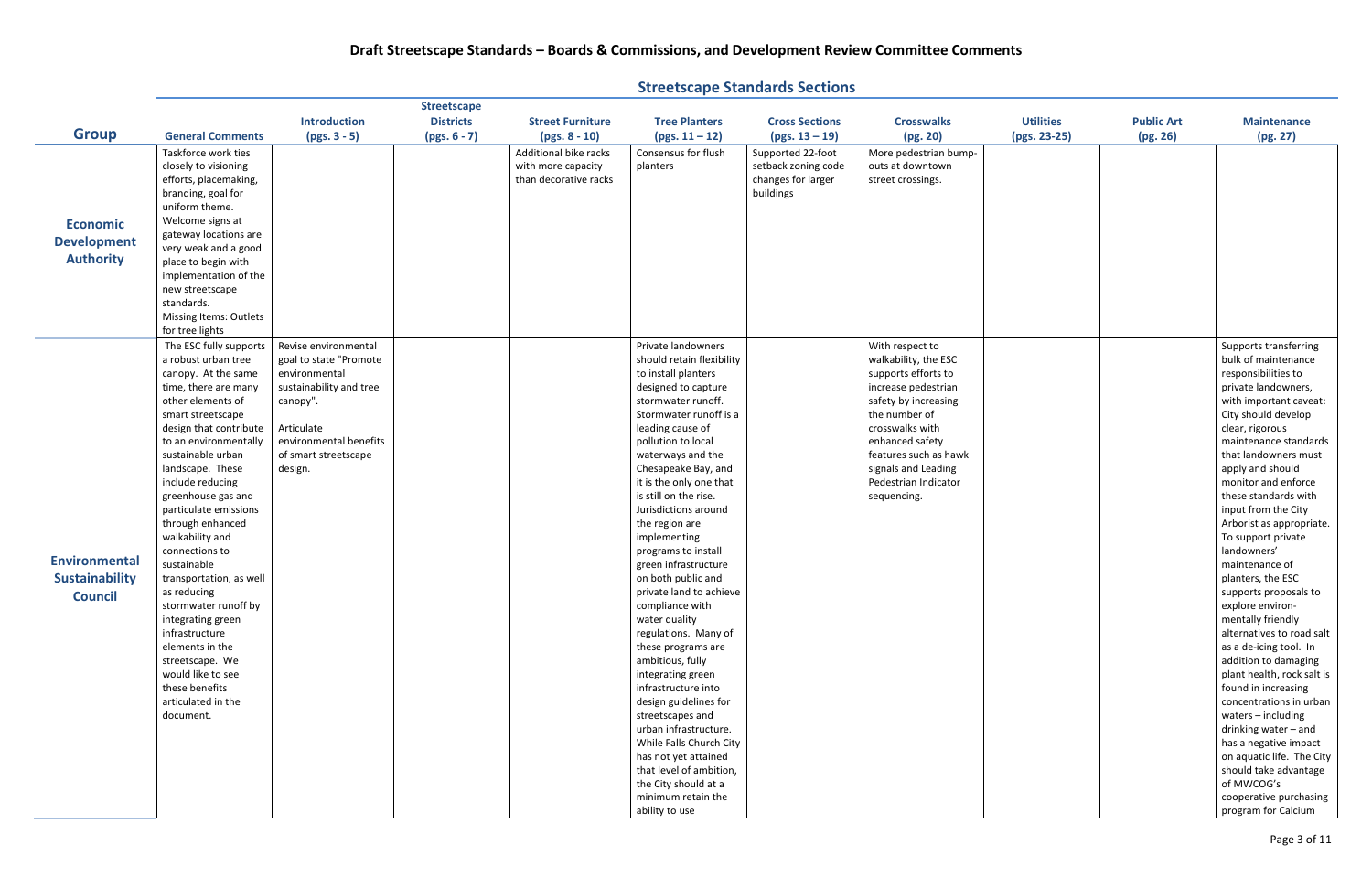**Group General Comments Introduction (pgs. 3 - 5) Streetscape Districts (pgs. 6 - 7) Street Furniture (pgs. 8 - 10) Tree Planters (pgs. 11 – 12) Cross Sections (pgs. 13 – 19) Crosswalks (pg. 20)** streetscapes as one potential location for stormwater infiltration facilities to support MS4 permit compliance. Safety and appearance of green infrastructure installed on sidewalks have been concerns within the City. The City should avail itself of design guidelines developed by other jurisdictions to mitigate these concerns. For example, the District of Columbia Department of Transportation Green Infrastructure Standards includes safety and access guidelines as well as plant lists and maintenance schedules. The safety guidelines require an 18" raised edge if there is a vertical drop in a bioretention facility adjacent to a high volume pedestrian area and 4" high and 6" wide curb in low volume pedestrian areas. **Planning Commission** Use photos from City where possible and make sure consistent with caption/show desired effect. Understands that the use of bullets implies that the goals are not listed in a priority order List "safety and accessibility" goal first because ordering may be interpreted as priority order Recommends the following color combinations: • The new black style benches be used along Broad Street • The Pearson Square style benches be used along Washington Street. The small area plans No firm recommendation on raised vs flush. Commission recommends that the following issues be considered: • A raised edge can be a tripping hazard • A raised edge matches existing A building setback of 20' is already established in the City's zoning ordinance. The Planning Commission recommends not including additional requirements for building undulation because those **Environmental Sustainability Council**

| <b>Utilities</b><br>(pgs. 23-25) | <b>Public Art</b><br>(pg. 26) | <b>Maintenance</b><br>(pg. 27)                                                                                                                                                                                                                                                    |
|----------------------------------|-------------------------------|-----------------------------------------------------------------------------------------------------------------------------------------------------------------------------------------------------------------------------------------------------------------------------------|
|                                  |                               | Manganese Acetate, a<br>low corrosion, plant<br>friendly, effective<br>alternative to rock salt.<br>With volume purchase,<br>the cost of this material<br>should be competitive<br>with rock salt/brine<br>and, once deployed,<br>would set a standard<br>for the region as well. |
|                                  |                               | The Planning<br>Commission supports<br>allowing/requiring<br>property owners to<br>maintain the<br>streetscape in front of<br>their properties.<br>· During budget down<br>turns, maintenance is<br>one of the first things<br>to get cut, so relying                             |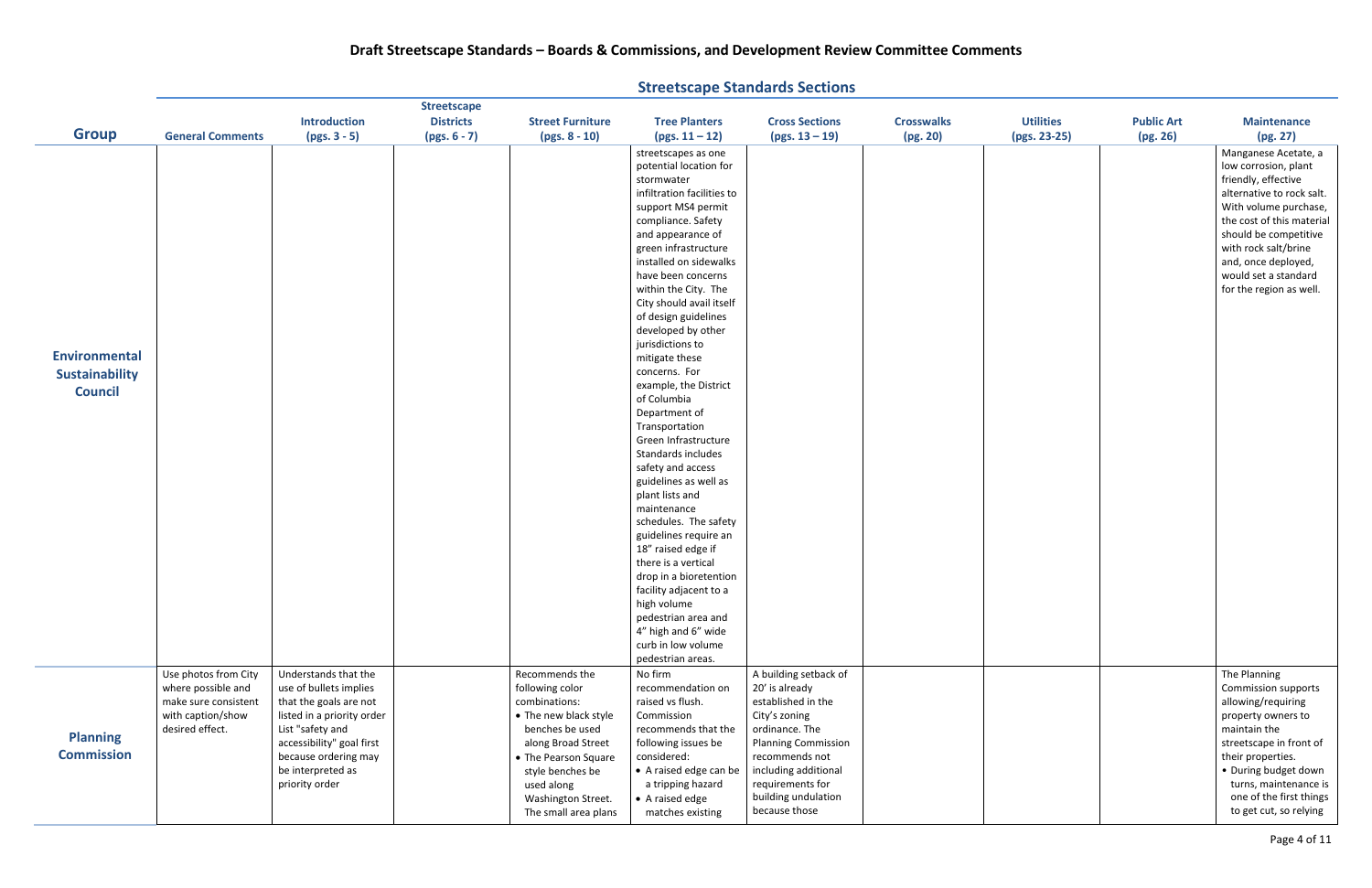|              |                         |                     | <b>Streetscape</b> |                                            |                        |                       |                   |                  |                   |                                                |
|--------------|-------------------------|---------------------|--------------------|--------------------------------------------|------------------------|-----------------------|-------------------|------------------|-------------------|------------------------------------------------|
|              |                         | <b>Introduction</b> | <b>Districts</b>   | <b>Street Furniture</b>                    | <b>Tree Planters</b>   | <b>Cross Sections</b> | <b>Crosswalks</b> | <b>Utilities</b> | <b>Public Art</b> | <b>Maintenance</b>                             |
| <b>Group</b> | <b>General Comments</b> | $(pgs. 3 - 5)$      | $(pgs. 6 - 7)$     | $(pgs. 8 - 10)$                            | $(pgs. 11 - 12)$       | $(pgs. 13 - 19)$      | (pg. 20)          | (pgs. 23-25)     | (pg. 26)          | (pg. 27)                                       |
|              |                         |                     |                    | speak to each street                       | streetscape            | decisions should      |                   |                  |                   | on the private sector                          |
|              |                         |                     |                    | having its own                             | • It is not clear from | instead be made on a  |                   |                  |                   | makes sense.                                   |
|              |                         |                     |                    | identity, and this                         | information            | case-by-case basis.   |                   |                  |                   | • Some developers                              |
|              |                         |                     |                    | concept should be                          | provided that raised   | Recommends 10-foot    |                   |                  |                   | have already been                              |
|              |                         |                     |                    | carried forward.                           | edges promote tree     | pedestrian space to   |                   |                  |                   | required to do this, so                        |
|              |                         |                     |                    | • Street can color                         | health                 | allow sufficient      |                   |                  |                   | the City is learning                           |
|              |                         |                     |                    | should be matched to                       | • If trampling of root | passage.              |                   |                  |                   | how to manage these                            |
|              |                         |                     |                    | the bench color.                           | zones is a concern,    | Supports outdoor      |                   |                  |                   | agreements.                                    |
|              |                         |                     |                    | • Street lights and mast                   | can tree grates be     | dining but ensure     |                   |                  |                   | • Health of the tree                           |
|              |                         |                     |                    | arms along Broad and                       | used as an             | sufficient pedestrian |                   |                  |                   | stays with the City                            |
|              |                         |                     |                    | Washington should                          | alternative?           | space.                |                   |                  |                   | Arborist, other                                |
|              |                         |                     |                    | stay the existing grey                     | • Raised planters can  |                       |                   |                  |                   | maintenance to                                 |
|              |                         |                     |                    | color to avoid being                       | give the appearance    |                       |                   |                  |                   | private side, which                            |
|              |                         |                     |                    | to bold/loud.                              | of a suburban          |                       |                   |                  |                   | provides a good                                |
|              |                         |                     |                    | · All bike racks should                    | design, which may      |                       |                   |                  |                   | balance.                                       |
|              |                         |                     |                    | be green to be more                        | not be in keeping      |                       |                   |                  |                   | • Trees- when they die,                        |
|              |                         |                     |                    | visible.                                   | with the City's        |                       |                   |                  |                   | need to be replaced                            |
|              |                         |                     |                    | Some trash cans are                        | downtown areas         |                       |                   |                  |                   | with the tree species                          |
|              |                         |                     |                    | overfull and in need of                    |                        |                       |                   |                  |                   | from the site plan, to                         |
|              |                         |                     |                    | more frequent                              |                        |                       |                   |                  |                   | confirm landscaping                            |
|              |                         |                     |                    | emptying. Prefers the                      |                        |                       |                   |                  |                   | is consistent with                             |
|              |                         |                     |                    | existing street lamp                       |                        |                       |                   |                  |                   | what was approved.                             |
|              |                         |                     |                    | style along W Broad                        |                        |                       |                   |                  |                   | • A template or guide                          |
|              |                         |                     |                    | Street. Do not like the                    |                        |                       |                   |                  |                   | for maintenance                                |
|              |                         |                     |                    | lamps along Park                           |                        |                       |                   |                  |                   | agreements should                              |
|              |                         |                     |                    | Avenue, too close                          |                        |                       |                   |                  |                   | be developed to                                |
|              |                         |                     |                    | together and sun-like in                   |                        |                       |                   |                  |                   | make clear what is                             |
|              |                         |                     |                    | color. Supports the                        |                        |                       |                   |                  |                   | expected.                                      |
|              |                         |                     |                    | green bike racks that                      |                        |                       |                   |                  |                   |                                                |
|              |                         |                     |                    | look like bikes. Less                      |                        |                       |                   |                  |                   | Supports alternative<br>de-icers but materials |
|              |                         |                     |                    | supportive of the bike                     |                        |                       |                   |                  |                   | best suited to clear ice                       |
|              |                         |                     |                    | rack consisting of a                       |                        |                       |                   |                  |                   | should be used.                                |
|              |                         |                     |                    | black post and circle<br>with an inscribed |                        |                       |                   |                  |                   |                                                |
|              |                         |                     |                    | bicycle design, smaller                    |                        |                       |                   |                  |                   |                                                |
|              |                         |                     |                    | and looks less                             |                        |                       |                   |                  |                   |                                                |
|              |                         |                     |                    | utilitarian.                               |                        |                       |                   |                  |                   |                                                |
|              |                         |                     |                    | Sign toppers be used                       |                        |                       |                   |                  |                   |                                                |
|              |                         |                     |                    | for specific areas of                      |                        |                       |                   |                  |                   |                                                |
|              |                         |                     |                    | interest. Do not have a                    |                        |                       |                   |                  |                   |                                                |
|              |                         |                     |                    | firm recommendation                        |                        |                       |                   |                  |                   |                                                |
|              |                         |                     |                    | on sidewalk sign                           |                        |                       |                   |                  |                   |                                                |
|              |                         |                     |                    | boards.                                    |                        |                       |                   |                  |                   |                                                |
|              |                         |                     |                    | Supports outdoor                           |                        |                       |                   |                  |                   |                                                |
|              |                         |                     |                    | dining, but wants to                       |                        |                       |                   |                  |                   |                                                |
|              |                         |                     |                    | ensure sufficient space                    |                        |                       |                   |                  |                   |                                                |
|              |                         |                     |                    | is left open for                           |                        |                       |                   |                  |                   |                                                |
|              |                         |                     |                    | pedestrians                                |                        |                       |                   |                  |                   |                                                |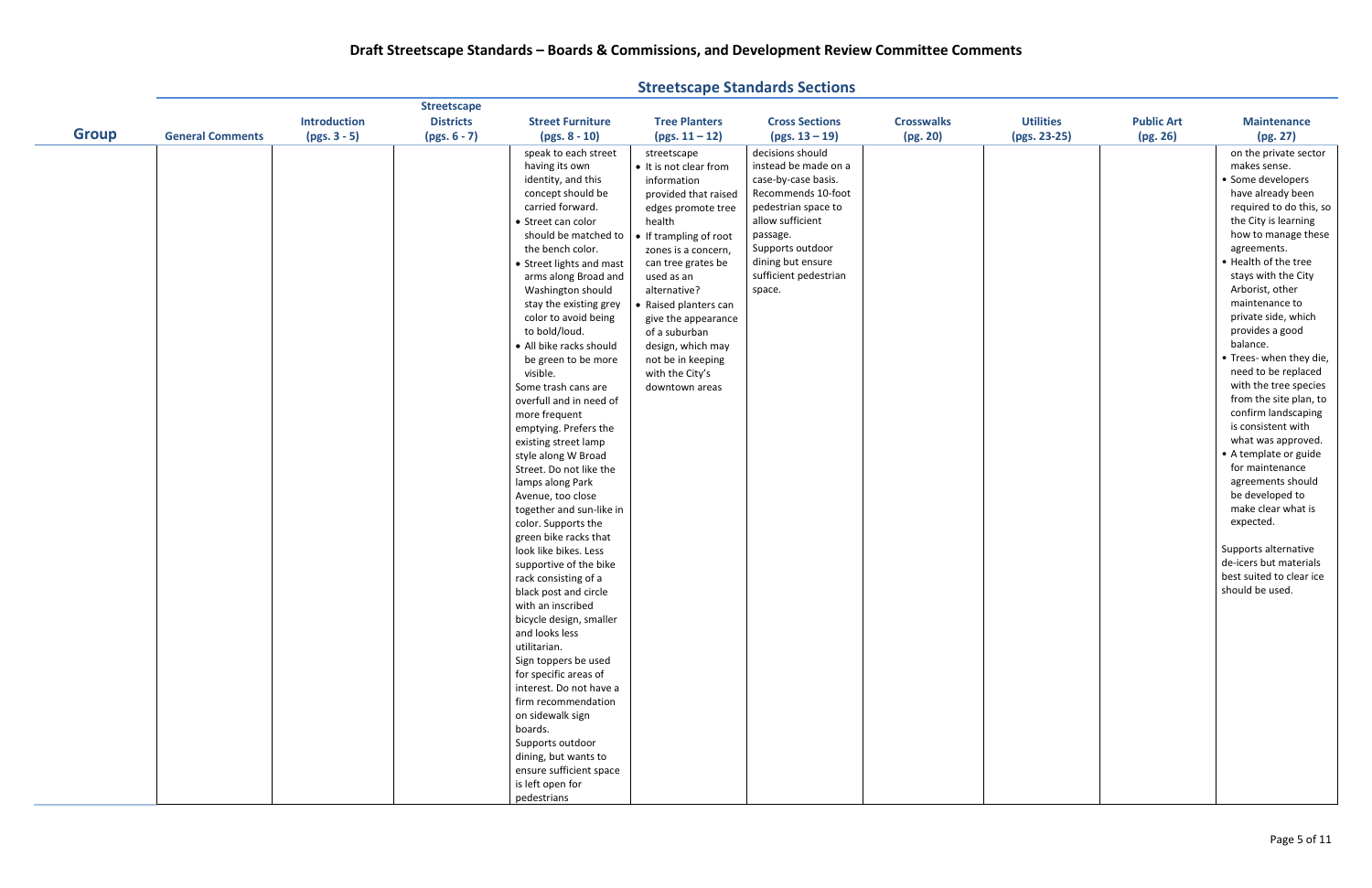|                        |                                                                                                                                                                                                                                                                            |                                                                                                     |                                                          |                                                                                                                                                                                                                                                                                                                                                                                                                                                                                                                                                                                                                             |                                          | <b>Streetscape Standards Sections</b>     |                               |                                  |                               |                                        |
|------------------------|----------------------------------------------------------------------------------------------------------------------------------------------------------------------------------------------------------------------------------------------------------------------------|-----------------------------------------------------------------------------------------------------|----------------------------------------------------------|-----------------------------------------------------------------------------------------------------------------------------------------------------------------------------------------------------------------------------------------------------------------------------------------------------------------------------------------------------------------------------------------------------------------------------------------------------------------------------------------------------------------------------------------------------------------------------------------------------------------------------|------------------------------------------|-------------------------------------------|-------------------------------|----------------------------------|-------------------------------|----------------------------------------|
| <b>Group</b>           | <b>General Comments</b>                                                                                                                                                                                                                                                    | <b>Introduction</b><br>$(pgs. 3 - 5)$                                                               | <b>Streetscape</b><br><b>Districts</b><br>$(pgs. 6 - 7)$ | <b>Street Furniture</b><br>$(pgs. 8 - 10)$                                                                                                                                                                                                                                                                                                                                                                                                                                                                                                                                                                                  | <b>Tree Planters</b><br>$(pgs. 11 - 12)$ | <b>Cross Sections</b><br>$(pgs. 13 - 19)$ | <b>Crosswalks</b><br>(pg. 20) | <b>Utilities</b><br>(pgs. 23-25) | <b>Public Art</b><br>(pg. 26) | <b>Maintenance</b><br>(pg. 27)         |
| <b>Tree Commission</b> | Additional dialogue<br>required on:<br>application of<br>standards to existing<br>streetscape, process<br>controls of standards<br>vs guidelines,<br>incentivizing<br>compliance for<br>ongoing maintenance.<br>Continue research<br>into alternative<br>deicing materials | Supports in particular<br>the goal "Promote tree<br>canopy and<br>environmental<br>sustainability." |                                                          | The street furniture is<br>appropriate and<br>acceptable, but we<br>believe we should see<br>street furniture that is<br>consistently applied. If<br>the brand is that FCC is<br>"a unique and special<br>place, then other than<br>the unique bus stops,<br>we don't see what<br>other street furniture<br>features rise to the<br>level of promoting the<br>City's brand. Please see<br>further discussion of<br>"branding" problems<br>under "Trees" below.<br>In short, the draft<br>recommendations do<br>not show sufficient<br>examples of 'how' the<br>street furniture<br>supports the City's<br>branding efforts. | See full comments at<br>end of matrix.   | See full comments at<br>end of matrix.    |                               |                                  |                               | See full comments at<br>end of matrix. |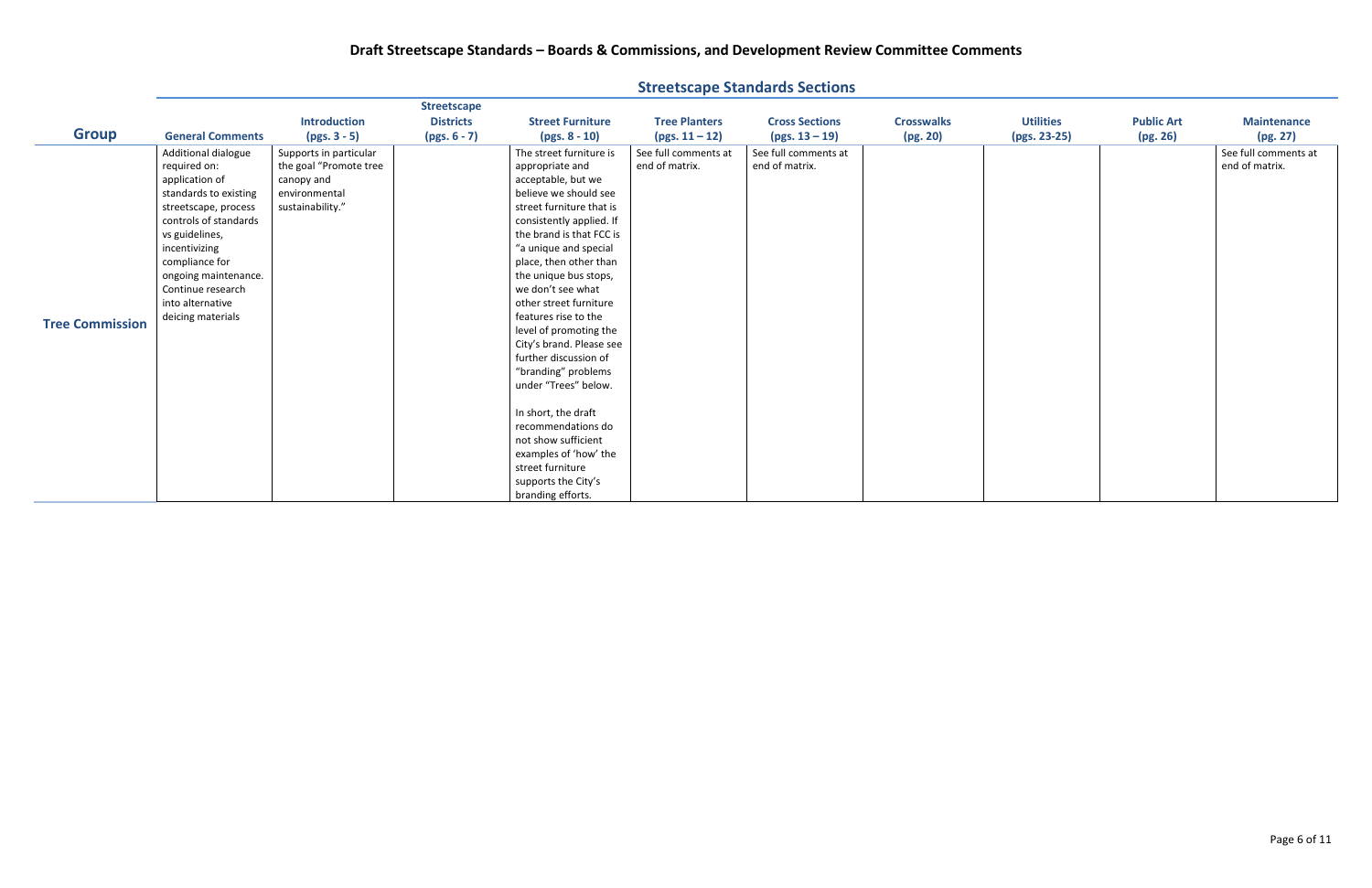| <b>Introduction</b><br><b>Districts</b><br><b>Tree Planters</b><br><b>Utilities</b><br><b>Public Art</b><br><b>Street Furniture</b><br><b>Cross Sections</b><br><b>Crosswalks</b><br><b>Maintenance</b><br><b>Group</b><br>(pg. 20)<br><b>General Comments</b><br>$(pgs. 3 - 5)$<br>$(pgs. 6 - 7)$<br>$(pgs. 8 - 10)$<br>$(pgs. 13 - 19)$<br>(pgs. 23-25)<br>(pg. 26)<br>(pg. 27)<br>$(pgs. 11 - 12)$<br>See full comments at<br>Support continued use<br>We feel the<br>Support irrigation<br>The map on page 6<br>We support<br>end of matrix.<br>should be re-titled<br>maintaining the taupe<br>of bullnose borders on<br>streetscape appears<br>"City Entrances." Pg 7,<br>or grey color of all<br>Broad Street so (1)<br>cluttered with<br>street lamp poles and<br>Broad Street has a<br>elements including<br>Support the continued<br>Metro map, bottom<br>center should be re-<br>street furniture. Black<br>planned and cohesive<br>trash cans and<br>management,<br>titled "City of Falls<br>poles will make it very<br>sandwich signs. We<br>maintenance and<br>appearance; (2) plants<br>Church," remove<br>obvious when poles are<br>and trees protected<br>support placement of<br>ownership<br>from salt,<br>Fairfax County. Key -<br>missing where the<br>needed trash cans,<br>better if said<br>bike racks and other<br>with City staff and that<br>pedestrians'<br>streetscape is<br>incomplete. We<br>amenities on the<br>they be funded<br>streetscape Type A,<br>compacting the soil.<br>trailing edge of<br>Type B, etc, more<br>support the bench type<br>Support design of tree<br>appropriately. We<br><b>Village</b><br>specs than just<br>that is of the art<br>soil trenches that<br>planters, so they are<br>support the<br><b>Preservation &amp;</b><br>sidewalk width.<br>not as noticeable for<br>requirement for<br>nouveau style in a<br>allow more growing<br>taupe or gray. The<br>soil for trees than the<br>motorists traveling on<br>Improvement<br>vertical parts in the<br>surface level pits<br>that side of the street.<br>non-sodium chloride<br><b>Society</b><br>alone. Support use of<br>We support the wider<br>snow and ice melting<br>streetscape (lamp post,<br>signs and bus stop<br>flush border tree pits<br>sidewalks (20 feet<br>agents such as Calcium<br>Chloride (and for the<br>shelters) should be<br>with mini-fences at all<br>minimum up to 24<br>truly vertical, and<br>City to locally supply<br>locations other than<br>feet) on Broad and<br>should not be tipped to<br>Broad Street. On<br>Washington Streets.<br>them.).<br>follow the incline of the<br>Broad Street - multi-<br>We support the<br>sidewalk. We support<br>requirement for<br>tree pits of 2, 3 or 4<br>maintaining the<br>permits for outdoor<br>trees when long pits<br>interval between lamp<br>dining to control how<br>exist on the opposite<br>much of the clear walk<br>poles at 110 feet as can<br>site of the street or<br>be seen in the west<br>nearby.<br>space remains.<br>end.<br>The elements of<br>In addition, raised<br><b>Building Egress and</b><br><b>Access Points:</b><br>streetscape provide<br>streetscape creates a<br>usefulness and<br>trip hazard for<br>Streetscape, bus<br>beautification within<br>shelters, bike racks<br>responders. During<br>should not obstruct<br>an urban setting.<br>the winter months,<br>However, the needs of<br>the means of egress<br>snow is typically<br>shoveled into these<br>away from the<br>public safety should<br>also be recognized as<br>building or access into<br>streetscape beds<br>a stakeholder in order<br>thereby creating an<br>a building by<br><b>Fire Marshal</b><br>even more difficult<br>to perfect a better<br>emergency<br>standard that meets<br>challenge.<br>responders to include<br>main points of entry<br>everyone's concerns.<br>and fire control<br>Location of Fire<br>Department<br>rooms.<br>Connection (FDC): FDC<br>shall be within 75 feet |                      | <b>Streetscape</b> |  |  |  |  |
|----------------------------------------------------------------------------------------------------------------------------------------------------------------------------------------------------------------------------------------------------------------------------------------------------------------------------------------------------------------------------------------------------------------------------------------------------------------------------------------------------------------------------------------------------------------------------------------------------------------------------------------------------------------------------------------------------------------------------------------------------------------------------------------------------------------------------------------------------------------------------------------------------------------------------------------------------------------------------------------------------------------------------------------------------------------------------------------------------------------------------------------------------------------------------------------------------------------------------------------------------------------------------------------------------------------------------------------------------------------------------------------------------------------------------------------------------------------------------------------------------------------------------------------------------------------------------------------------------------------------------------------------------------------------------------------------------------------------------------------------------------------------------------------------------------------------------------------------------------------------------------------------------------------------------------------------------------------------------------------------------------------------------------------------------------------------------------------------------------------------------------------------------------------------------------------------------------------------------------------------------------------------------------------------------------------------------------------------------------------------------------------------------------------------------------------------------------------------------------------------------------------------------------------------------------------------------------------------------------------------------------------------------------------------------------------------------------------------------------------------------------------------------------------------------------------------------------------------------------------------------------------------------------------------------------------------------------------------------------------------------------------------------------------------------------------------------------------------------------------------------------------------------------------------------------------------------------------------------------------------------------------------------------------------------------------------------------------------------------------------------------------------------------------------------------------------------------------------------------------------------------------------------------------------------------------------------------------------------------------------------------------------------------------------------------------------------------------------------------------------------------------------------------------------------------------------------------------------------------------------------------------------------------------------------------------------------------------------------------------------|----------------------|--------------------|--|--|--|--|
|                                                                                                                                                                                                                                                                                                                                                                                                                                                                                                                                                                                                                                                                                                                                                                                                                                                                                                                                                                                                                                                                                                                                                                                                                                                                                                                                                                                                                                                                                                                                                                                                                                                                                                                                                                                                                                                                                                                                                                                                                                                                                                                                                                                                                                                                                                                                                                                                                                                                                                                                                                                                                                                                                                                                                                                                                                                                                                                                                                                                                                                                                                                                                                                                                                                                                                                                                                                                                                                                                                                                                                                                                                                                                                                                                                                                                                                                                                                                                                                              |                      |                    |  |  |  |  |
|                                                                                                                                                                                                                                                                                                                                                                                                                                                                                                                                                                                                                                                                                                                                                                                                                                                                                                                                                                                                                                                                                                                                                                                                                                                                                                                                                                                                                                                                                                                                                                                                                                                                                                                                                                                                                                                                                                                                                                                                                                                                                                                                                                                                                                                                                                                                                                                                                                                                                                                                                                                                                                                                                                                                                                                                                                                                                                                                                                                                                                                                                                                                                                                                                                                                                                                                                                                                                                                                                                                                                                                                                                                                                                                                                                                                                                                                                                                                                                                              |                      |                    |  |  |  |  |
| system requirement for<br>all tree pit and planters.<br>responsibility to remain<br>business districts to use                                                                                                                                                                                                                                                                                                                                                                                                                                                                                                                                                                                                                                                                                                                                                                                                                                                                                                                                                                                                                                                                                                                                                                                                                                                                                                                                                                                                                                                                                                                                                                                                                                                                                                                                                                                                                                                                                                                                                                                                                                                                                                                                                                                                                                                                                                                                                                                                                                                                                                                                                                                                                                                                                                                                                                                                                                                                                                                                                                                                                                                                                                                                                                                                                                                                                                                                                                                                                                                                                                                                                                                                                                                                                                                                                                                                                                                                                |                      |                    |  |  |  |  |
|                                                                                                                                                                                                                                                                                                                                                                                                                                                                                                                                                                                                                                                                                                                                                                                                                                                                                                                                                                                                                                                                                                                                                                                                                                                                                                                                                                                                                                                                                                                                                                                                                                                                                                                                                                                                                                                                                                                                                                                                                                                                                                                                                                                                                                                                                                                                                                                                                                                                                                                                                                                                                                                                                                                                                                                                                                                                                                                                                                                                                                                                                                                                                                                                                                                                                                                                                                                                                                                                                                                                                                                                                                                                                                                                                                                                                                                                                                                                                                                              |                      |                    |  |  |  |  |
|                                                                                                                                                                                                                                                                                                                                                                                                                                                                                                                                                                                                                                                                                                                                                                                                                                                                                                                                                                                                                                                                                                                                                                                                                                                                                                                                                                                                                                                                                                                                                                                                                                                                                                                                                                                                                                                                                                                                                                                                                                                                                                                                                                                                                                                                                                                                                                                                                                                                                                                                                                                                                                                                                                                                                                                                                                                                                                                                                                                                                                                                                                                                                                                                                                                                                                                                                                                                                                                                                                                                                                                                                                                                                                                                                                                                                                                                                                                                                                                              |                      |                    |  |  |  |  |
|                                                                                                                                                                                                                                                                                                                                                                                                                                                                                                                                                                                                                                                                                                                                                                                                                                                                                                                                                                                                                                                                                                                                                                                                                                                                                                                                                                                                                                                                                                                                                                                                                                                                                                                                                                                                                                                                                                                                                                                                                                                                                                                                                                                                                                                                                                                                                                                                                                                                                                                                                                                                                                                                                                                                                                                                                                                                                                                                                                                                                                                                                                                                                                                                                                                                                                                                                                                                                                                                                                                                                                                                                                                                                                                                                                                                                                                                                                                                                                                              |                      |                    |  |  |  |  |
|                                                                                                                                                                                                                                                                                                                                                                                                                                                                                                                                                                                                                                                                                                                                                                                                                                                                                                                                                                                                                                                                                                                                                                                                                                                                                                                                                                                                                                                                                                                                                                                                                                                                                                                                                                                                                                                                                                                                                                                                                                                                                                                                                                                                                                                                                                                                                                                                                                                                                                                                                                                                                                                                                                                                                                                                                                                                                                                                                                                                                                                                                                                                                                                                                                                                                                                                                                                                                                                                                                                                                                                                                                                                                                                                                                                                                                                                                                                                                                                              |                      |                    |  |  |  |  |
|                                                                                                                                                                                                                                                                                                                                                                                                                                                                                                                                                                                                                                                                                                                                                                                                                                                                                                                                                                                                                                                                                                                                                                                                                                                                                                                                                                                                                                                                                                                                                                                                                                                                                                                                                                                                                                                                                                                                                                                                                                                                                                                                                                                                                                                                                                                                                                                                                                                                                                                                                                                                                                                                                                                                                                                                                                                                                                                                                                                                                                                                                                                                                                                                                                                                                                                                                                                                                                                                                                                                                                                                                                                                                                                                                                                                                                                                                                                                                                                              |                      |                    |  |  |  |  |
|                                                                                                                                                                                                                                                                                                                                                                                                                                                                                                                                                                                                                                                                                                                                                                                                                                                                                                                                                                                                                                                                                                                                                                                                                                                                                                                                                                                                                                                                                                                                                                                                                                                                                                                                                                                                                                                                                                                                                                                                                                                                                                                                                                                                                                                                                                                                                                                                                                                                                                                                                                                                                                                                                                                                                                                                                                                                                                                                                                                                                                                                                                                                                                                                                                                                                                                                                                                                                                                                                                                                                                                                                                                                                                                                                                                                                                                                                                                                                                                              |                      |                    |  |  |  |  |
|                                                                                                                                                                                                                                                                                                                                                                                                                                                                                                                                                                                                                                                                                                                                                                                                                                                                                                                                                                                                                                                                                                                                                                                                                                                                                                                                                                                                                                                                                                                                                                                                                                                                                                                                                                                                                                                                                                                                                                                                                                                                                                                                                                                                                                                                                                                                                                                                                                                                                                                                                                                                                                                                                                                                                                                                                                                                                                                                                                                                                                                                                                                                                                                                                                                                                                                                                                                                                                                                                                                                                                                                                                                                                                                                                                                                                                                                                                                                                                                              |                      |                    |  |  |  |  |
|                                                                                                                                                                                                                                                                                                                                                                                                                                                                                                                                                                                                                                                                                                                                                                                                                                                                                                                                                                                                                                                                                                                                                                                                                                                                                                                                                                                                                                                                                                                                                                                                                                                                                                                                                                                                                                                                                                                                                                                                                                                                                                                                                                                                                                                                                                                                                                                                                                                                                                                                                                                                                                                                                                                                                                                                                                                                                                                                                                                                                                                                                                                                                                                                                                                                                                                                                                                                                                                                                                                                                                                                                                                                                                                                                                                                                                                                                                                                                                                              |                      |                    |  |  |  |  |
|                                                                                                                                                                                                                                                                                                                                                                                                                                                                                                                                                                                                                                                                                                                                                                                                                                                                                                                                                                                                                                                                                                                                                                                                                                                                                                                                                                                                                                                                                                                                                                                                                                                                                                                                                                                                                                                                                                                                                                                                                                                                                                                                                                                                                                                                                                                                                                                                                                                                                                                                                                                                                                                                                                                                                                                                                                                                                                                                                                                                                                                                                                                                                                                                                                                                                                                                                                                                                                                                                                                                                                                                                                                                                                                                                                                                                                                                                                                                                                                              |                      |                    |  |  |  |  |
|                                                                                                                                                                                                                                                                                                                                                                                                                                                                                                                                                                                                                                                                                                                                                                                                                                                                                                                                                                                                                                                                                                                                                                                                                                                                                                                                                                                                                                                                                                                                                                                                                                                                                                                                                                                                                                                                                                                                                                                                                                                                                                                                                                                                                                                                                                                                                                                                                                                                                                                                                                                                                                                                                                                                                                                                                                                                                                                                                                                                                                                                                                                                                                                                                                                                                                                                                                                                                                                                                                                                                                                                                                                                                                                                                                                                                                                                                                                                                                                              |                      |                    |  |  |  |  |
|                                                                                                                                                                                                                                                                                                                                                                                                                                                                                                                                                                                                                                                                                                                                                                                                                                                                                                                                                                                                                                                                                                                                                                                                                                                                                                                                                                                                                                                                                                                                                                                                                                                                                                                                                                                                                                                                                                                                                                                                                                                                                                                                                                                                                                                                                                                                                                                                                                                                                                                                                                                                                                                                                                                                                                                                                                                                                                                                                                                                                                                                                                                                                                                                                                                                                                                                                                                                                                                                                                                                                                                                                                                                                                                                                                                                                                                                                                                                                                                              |                      |                    |  |  |  |  |
|                                                                                                                                                                                                                                                                                                                                                                                                                                                                                                                                                                                                                                                                                                                                                                                                                                                                                                                                                                                                                                                                                                                                                                                                                                                                                                                                                                                                                                                                                                                                                                                                                                                                                                                                                                                                                                                                                                                                                                                                                                                                                                                                                                                                                                                                                                                                                                                                                                                                                                                                                                                                                                                                                                                                                                                                                                                                                                                                                                                                                                                                                                                                                                                                                                                                                                                                                                                                                                                                                                                                                                                                                                                                                                                                                                                                                                                                                                                                                                                              |                      |                    |  |  |  |  |
|                                                                                                                                                                                                                                                                                                                                                                                                                                                                                                                                                                                                                                                                                                                                                                                                                                                                                                                                                                                                                                                                                                                                                                                                                                                                                                                                                                                                                                                                                                                                                                                                                                                                                                                                                                                                                                                                                                                                                                                                                                                                                                                                                                                                                                                                                                                                                                                                                                                                                                                                                                                                                                                                                                                                                                                                                                                                                                                                                                                                                                                                                                                                                                                                                                                                                                                                                                                                                                                                                                                                                                                                                                                                                                                                                                                                                                                                                                                                                                                              |                      |                    |  |  |  |  |
|                                                                                                                                                                                                                                                                                                                                                                                                                                                                                                                                                                                                                                                                                                                                                                                                                                                                                                                                                                                                                                                                                                                                                                                                                                                                                                                                                                                                                                                                                                                                                                                                                                                                                                                                                                                                                                                                                                                                                                                                                                                                                                                                                                                                                                                                                                                                                                                                                                                                                                                                                                                                                                                                                                                                                                                                                                                                                                                                                                                                                                                                                                                                                                                                                                                                                                                                                                                                                                                                                                                                                                                                                                                                                                                                                                                                                                                                                                                                                                                              |                      |                    |  |  |  |  |
|                                                                                                                                                                                                                                                                                                                                                                                                                                                                                                                                                                                                                                                                                                                                                                                                                                                                                                                                                                                                                                                                                                                                                                                                                                                                                                                                                                                                                                                                                                                                                                                                                                                                                                                                                                                                                                                                                                                                                                                                                                                                                                                                                                                                                                                                                                                                                                                                                                                                                                                                                                                                                                                                                                                                                                                                                                                                                                                                                                                                                                                                                                                                                                                                                                                                                                                                                                                                                                                                                                                                                                                                                                                                                                                                                                                                                                                                                                                                                                                              |                      |                    |  |  |  |  |
|                                                                                                                                                                                                                                                                                                                                                                                                                                                                                                                                                                                                                                                                                                                                                                                                                                                                                                                                                                                                                                                                                                                                                                                                                                                                                                                                                                                                                                                                                                                                                                                                                                                                                                                                                                                                                                                                                                                                                                                                                                                                                                                                                                                                                                                                                                                                                                                                                                                                                                                                                                                                                                                                                                                                                                                                                                                                                                                                                                                                                                                                                                                                                                                                                                                                                                                                                                                                                                                                                                                                                                                                                                                                                                                                                                                                                                                                                                                                                                                              |                      |                    |  |  |  |  |
|                                                                                                                                                                                                                                                                                                                                                                                                                                                                                                                                                                                                                                                                                                                                                                                                                                                                                                                                                                                                                                                                                                                                                                                                                                                                                                                                                                                                                                                                                                                                                                                                                                                                                                                                                                                                                                                                                                                                                                                                                                                                                                                                                                                                                                                                                                                                                                                                                                                                                                                                                                                                                                                                                                                                                                                                                                                                                                                                                                                                                                                                                                                                                                                                                                                                                                                                                                                                                                                                                                                                                                                                                                                                                                                                                                                                                                                                                                                                                                                              |                      |                    |  |  |  |  |
|                                                                                                                                                                                                                                                                                                                                                                                                                                                                                                                                                                                                                                                                                                                                                                                                                                                                                                                                                                                                                                                                                                                                                                                                                                                                                                                                                                                                                                                                                                                                                                                                                                                                                                                                                                                                                                                                                                                                                                                                                                                                                                                                                                                                                                                                                                                                                                                                                                                                                                                                                                                                                                                                                                                                                                                                                                                                                                                                                                                                                                                                                                                                                                                                                                                                                                                                                                                                                                                                                                                                                                                                                                                                                                                                                                                                                                                                                                                                                                                              |                      |                    |  |  |  |  |
|                                                                                                                                                                                                                                                                                                                                                                                                                                                                                                                                                                                                                                                                                                                                                                                                                                                                                                                                                                                                                                                                                                                                                                                                                                                                                                                                                                                                                                                                                                                                                                                                                                                                                                                                                                                                                                                                                                                                                                                                                                                                                                                                                                                                                                                                                                                                                                                                                                                                                                                                                                                                                                                                                                                                                                                                                                                                                                                                                                                                                                                                                                                                                                                                                                                                                                                                                                                                                                                                                                                                                                                                                                                                                                                                                                                                                                                                                                                                                                                              |                      |                    |  |  |  |  |
|                                                                                                                                                                                                                                                                                                                                                                                                                                                                                                                                                                                                                                                                                                                                                                                                                                                                                                                                                                                                                                                                                                                                                                                                                                                                                                                                                                                                                                                                                                                                                                                                                                                                                                                                                                                                                                                                                                                                                                                                                                                                                                                                                                                                                                                                                                                                                                                                                                                                                                                                                                                                                                                                                                                                                                                                                                                                                                                                                                                                                                                                                                                                                                                                                                                                                                                                                                                                                                                                                                                                                                                                                                                                                                                                                                                                                                                                                                                                                                                              |                      |                    |  |  |  |  |
|                                                                                                                                                                                                                                                                                                                                                                                                                                                                                                                                                                                                                                                                                                                                                                                                                                                                                                                                                                                                                                                                                                                                                                                                                                                                                                                                                                                                                                                                                                                                                                                                                                                                                                                                                                                                                                                                                                                                                                                                                                                                                                                                                                                                                                                                                                                                                                                                                                                                                                                                                                                                                                                                                                                                                                                                                                                                                                                                                                                                                                                                                                                                                                                                                                                                                                                                                                                                                                                                                                                                                                                                                                                                                                                                                                                                                                                                                                                                                                                              |                      |                    |  |  |  |  |
|                                                                                                                                                                                                                                                                                                                                                                                                                                                                                                                                                                                                                                                                                                                                                                                                                                                                                                                                                                                                                                                                                                                                                                                                                                                                                                                                                                                                                                                                                                                                                                                                                                                                                                                                                                                                                                                                                                                                                                                                                                                                                                                                                                                                                                                                                                                                                                                                                                                                                                                                                                                                                                                                                                                                                                                                                                                                                                                                                                                                                                                                                                                                                                                                                                                                                                                                                                                                                                                                                                                                                                                                                                                                                                                                                                                                                                                                                                                                                                                              |                      |                    |  |  |  |  |
|                                                                                                                                                                                                                                                                                                                                                                                                                                                                                                                                                                                                                                                                                                                                                                                                                                                                                                                                                                                                                                                                                                                                                                                                                                                                                                                                                                                                                                                                                                                                                                                                                                                                                                                                                                                                                                                                                                                                                                                                                                                                                                                                                                                                                                                                                                                                                                                                                                                                                                                                                                                                                                                                                                                                                                                                                                                                                                                                                                                                                                                                                                                                                                                                                                                                                                                                                                                                                                                                                                                                                                                                                                                                                                                                                                                                                                                                                                                                                                                              |                      |                    |  |  |  |  |
|                                                                                                                                                                                                                                                                                                                                                                                                                                                                                                                                                                                                                                                                                                                                                                                                                                                                                                                                                                                                                                                                                                                                                                                                                                                                                                                                                                                                                                                                                                                                                                                                                                                                                                                                                                                                                                                                                                                                                                                                                                                                                                                                                                                                                                                                                                                                                                                                                                                                                                                                                                                                                                                                                                                                                                                                                                                                                                                                                                                                                                                                                                                                                                                                                                                                                                                                                                                                                                                                                                                                                                                                                                                                                                                                                                                                                                                                                                                                                                                              |                      |                    |  |  |  |  |
|                                                                                                                                                                                                                                                                                                                                                                                                                                                                                                                                                                                                                                                                                                                                                                                                                                                                                                                                                                                                                                                                                                                                                                                                                                                                                                                                                                                                                                                                                                                                                                                                                                                                                                                                                                                                                                                                                                                                                                                                                                                                                                                                                                                                                                                                                                                                                                                                                                                                                                                                                                                                                                                                                                                                                                                                                                                                                                                                                                                                                                                                                                                                                                                                                                                                                                                                                                                                                                                                                                                                                                                                                                                                                                                                                                                                                                                                                                                                                                                              |                      |                    |  |  |  |  |
|                                                                                                                                                                                                                                                                                                                                                                                                                                                                                                                                                                                                                                                                                                                                                                                                                                                                                                                                                                                                                                                                                                                                                                                                                                                                                                                                                                                                                                                                                                                                                                                                                                                                                                                                                                                                                                                                                                                                                                                                                                                                                                                                                                                                                                                                                                                                                                                                                                                                                                                                                                                                                                                                                                                                                                                                                                                                                                                                                                                                                                                                                                                                                                                                                                                                                                                                                                                                                                                                                                                                                                                                                                                                                                                                                                                                                                                                                                                                                                                              |                      |                    |  |  |  |  |
|                                                                                                                                                                                                                                                                                                                                                                                                                                                                                                                                                                                                                                                                                                                                                                                                                                                                                                                                                                                                                                                                                                                                                                                                                                                                                                                                                                                                                                                                                                                                                                                                                                                                                                                                                                                                                                                                                                                                                                                                                                                                                                                                                                                                                                                                                                                                                                                                                                                                                                                                                                                                                                                                                                                                                                                                                                                                                                                                                                                                                                                                                                                                                                                                                                                                                                                                                                                                                                                                                                                                                                                                                                                                                                                                                                                                                                                                                                                                                                                              |                      |                    |  |  |  |  |
|                                                                                                                                                                                                                                                                                                                                                                                                                                                                                                                                                                                                                                                                                                                                                                                                                                                                                                                                                                                                                                                                                                                                                                                                                                                                                                                                                                                                                                                                                                                                                                                                                                                                                                                                                                                                                                                                                                                                                                                                                                                                                                                                                                                                                                                                                                                                                                                                                                                                                                                                                                                                                                                                                                                                                                                                                                                                                                                                                                                                                                                                                                                                                                                                                                                                                                                                                                                                                                                                                                                                                                                                                                                                                                                                                                                                                                                                                                                                                                                              |                      |                    |  |  |  |  |
|                                                                                                                                                                                                                                                                                                                                                                                                                                                                                                                                                                                                                                                                                                                                                                                                                                                                                                                                                                                                                                                                                                                                                                                                                                                                                                                                                                                                                                                                                                                                                                                                                                                                                                                                                                                                                                                                                                                                                                                                                                                                                                                                                                                                                                                                                                                                                                                                                                                                                                                                                                                                                                                                                                                                                                                                                                                                                                                                                                                                                                                                                                                                                                                                                                                                                                                                                                                                                                                                                                                                                                                                                                                                                                                                                                                                                                                                                                                                                                                              |                      |                    |  |  |  |  |
|                                                                                                                                                                                                                                                                                                                                                                                                                                                                                                                                                                                                                                                                                                                                                                                                                                                                                                                                                                                                                                                                                                                                                                                                                                                                                                                                                                                                                                                                                                                                                                                                                                                                                                                                                                                                                                                                                                                                                                                                                                                                                                                                                                                                                                                                                                                                                                                                                                                                                                                                                                                                                                                                                                                                                                                                                                                                                                                                                                                                                                                                                                                                                                                                                                                                                                                                                                                                                                                                                                                                                                                                                                                                                                                                                                                                                                                                                                                                                                                              |                      |                    |  |  |  |  |
|                                                                                                                                                                                                                                                                                                                                                                                                                                                                                                                                                                                                                                                                                                                                                                                                                                                                                                                                                                                                                                                                                                                                                                                                                                                                                                                                                                                                                                                                                                                                                                                                                                                                                                                                                                                                                                                                                                                                                                                                                                                                                                                                                                                                                                                                                                                                                                                                                                                                                                                                                                                                                                                                                                                                                                                                                                                                                                                                                                                                                                                                                                                                                                                                                                                                                                                                                                                                                                                                                                                                                                                                                                                                                                                                                                                                                                                                                                                                                                                              |                      |                    |  |  |  |  |
|                                                                                                                                                                                                                                                                                                                                                                                                                                                                                                                                                                                                                                                                                                                                                                                                                                                                                                                                                                                                                                                                                                                                                                                                                                                                                                                                                                                                                                                                                                                                                                                                                                                                                                                                                                                                                                                                                                                                                                                                                                                                                                                                                                                                                                                                                                                                                                                                                                                                                                                                                                                                                                                                                                                                                                                                                                                                                                                                                                                                                                                                                                                                                                                                                                                                                                                                                                                                                                                                                                                                                                                                                                                                                                                                                                                                                                                                                                                                                                                              |                      |                    |  |  |  |  |
|                                                                                                                                                                                                                                                                                                                                                                                                                                                                                                                                                                                                                                                                                                                                                                                                                                                                                                                                                                                                                                                                                                                                                                                                                                                                                                                                                                                                                                                                                                                                                                                                                                                                                                                                                                                                                                                                                                                                                                                                                                                                                                                                                                                                                                                                                                                                                                                                                                                                                                                                                                                                                                                                                                                                                                                                                                                                                                                                                                                                                                                                                                                                                                                                                                                                                                                                                                                                                                                                                                                                                                                                                                                                                                                                                                                                                                                                                                                                                                                              |                      |                    |  |  |  |  |
|                                                                                                                                                                                                                                                                                                                                                                                                                                                                                                                                                                                                                                                                                                                                                                                                                                                                                                                                                                                                                                                                                                                                                                                                                                                                                                                                                                                                                                                                                                                                                                                                                                                                                                                                                                                                                                                                                                                                                                                                                                                                                                                                                                                                                                                                                                                                                                                                                                                                                                                                                                                                                                                                                                                                                                                                                                                                                                                                                                                                                                                                                                                                                                                                                                                                                                                                                                                                                                                                                                                                                                                                                                                                                                                                                                                                                                                                                                                                                                                              |                      |                    |  |  |  |  |
|                                                                                                                                                                                                                                                                                                                                                                                                                                                                                                                                                                                                                                                                                                                                                                                                                                                                                                                                                                                                                                                                                                                                                                                                                                                                                                                                                                                                                                                                                                                                                                                                                                                                                                                                                                                                                                                                                                                                                                                                                                                                                                                                                                                                                                                                                                                                                                                                                                                                                                                                                                                                                                                                                                                                                                                                                                                                                                                                                                                                                                                                                                                                                                                                                                                                                                                                                                                                                                                                                                                                                                                                                                                                                                                                                                                                                                                                                                                                                                                              |                      |                    |  |  |  |  |
|                                                                                                                                                                                                                                                                                                                                                                                                                                                                                                                                                                                                                                                                                                                                                                                                                                                                                                                                                                                                                                                                                                                                                                                                                                                                                                                                                                                                                                                                                                                                                                                                                                                                                                                                                                                                                                                                                                                                                                                                                                                                                                                                                                                                                                                                                                                                                                                                                                                                                                                                                                                                                                                                                                                                                                                                                                                                                                                                                                                                                                                                                                                                                                                                                                                                                                                                                                                                                                                                                                                                                                                                                                                                                                                                                                                                                                                                                                                                                                                              |                      |                    |  |  |  |  |
|                                                                                                                                                                                                                                                                                                                                                                                                                                                                                                                                                                                                                                                                                                                                                                                                                                                                                                                                                                                                                                                                                                                                                                                                                                                                                                                                                                                                                                                                                                                                                                                                                                                                                                                                                                                                                                                                                                                                                                                                                                                                                                                                                                                                                                                                                                                                                                                                                                                                                                                                                                                                                                                                                                                                                                                                                                                                                                                                                                                                                                                                                                                                                                                                                                                                                                                                                                                                                                                                                                                                                                                                                                                                                                                                                                                                                                                                                                                                                                                              |                      |                    |  |  |  |  |
|                                                                                                                                                                                                                                                                                                                                                                                                                                                                                                                                                                                                                                                                                                                                                                                                                                                                                                                                                                                                                                                                                                                                                                                                                                                                                                                                                                                                                                                                                                                                                                                                                                                                                                                                                                                                                                                                                                                                                                                                                                                                                                                                                                                                                                                                                                                                                                                                                                                                                                                                                                                                                                                                                                                                                                                                                                                                                                                                                                                                                                                                                                                                                                                                                                                                                                                                                                                                                                                                                                                                                                                                                                                                                                                                                                                                                                                                                                                                                                                              |                      |                    |  |  |  |  |
|                                                                                                                                                                                                                                                                                                                                                                                                                                                                                                                                                                                                                                                                                                                                                                                                                                                                                                                                                                                                                                                                                                                                                                                                                                                                                                                                                                                                                                                                                                                                                                                                                                                                                                                                                                                                                                                                                                                                                                                                                                                                                                                                                                                                                                                                                                                                                                                                                                                                                                                                                                                                                                                                                                                                                                                                                                                                                                                                                                                                                                                                                                                                                                                                                                                                                                                                                                                                                                                                                                                                                                                                                                                                                                                                                                                                                                                                                                                                                                                              |                      |                    |  |  |  |  |
|                                                                                                                                                                                                                                                                                                                                                                                                                                                                                                                                                                                                                                                                                                                                                                                                                                                                                                                                                                                                                                                                                                                                                                                                                                                                                                                                                                                                                                                                                                                                                                                                                                                                                                                                                                                                                                                                                                                                                                                                                                                                                                                                                                                                                                                                                                                                                                                                                                                                                                                                                                                                                                                                                                                                                                                                                                                                                                                                                                                                                                                                                                                                                                                                                                                                                                                                                                                                                                                                                                                                                                                                                                                                                                                                                                                                                                                                                                                                                                                              | of the fire hydrant. |                    |  |  |  |  |
|                                                                                                                                                                                                                                                                                                                                                                                                                                                                                                                                                                                                                                                                                                                                                                                                                                                                                                                                                                                                                                                                                                                                                                                                                                                                                                                                                                                                                                                                                                                                                                                                                                                                                                                                                                                                                                                                                                                                                                                                                                                                                                                                                                                                                                                                                                                                                                                                                                                                                                                                                                                                                                                                                                                                                                                                                                                                                                                                                                                                                                                                                                                                                                                                                                                                                                                                                                                                                                                                                                                                                                                                                                                                                                                                                                                                                                                                                                                                                                                              |                      |                    |  |  |  |  |
| There is no reference<br>See full comments at<br>See full comments at<br>Purpose of the<br>Branding: The<br>Other signs, such as the<br>See full comments at<br>There are no<br>Maintenance: I'm not<br><b>Department of</b><br>document? For use                                                                                                                                                                                                                                                                                                                                                                                                                                                                                                                                                                                                                                                                                                                                                                                                                                                                                                                                                                                                                                                                                                                                                                                                                                                                                                                                                                                                                                                                                                                                                                                                                                                                                                                                                                                                                                                                                                                                                                                                                                                                                                                                                                                                                                                                                                                                                                                                                                                                                                                                                                                                                                                                                                                                                                                                                                                                                                                                                                                                                                                                                                                                                                                                                                                                                                                                                                                                                                                                                                                                                                                                                                                                                                                                            |                      |                    |  |  |  |  |
| <b>Streetscapes Taskforce</b><br>end of matrix.<br>end of matrix.<br>guidelines or<br>sure that the city can<br>to the maps on pg. 6<br>adopt-a-spot signs will<br>end of matrix.<br><b>Public Works</b><br>require building owners<br>with all development<br>was commissioned to<br>add to potential sign<br>and 7 in the text.<br>preferences for                                                                                                                                                                                                                                                                                                                                                                                                                                                                                                                                                                                                                                                                                                                                                                                                                                                                                                                                                                                                                                                                                                                                                                                                                                                                                                                                                                                                                                                                                                                                                                                                                                                                                                                                                                                                                                                                                                                                                                                                                                                                                                                                                                                                                                                                                                                                                                                                                                                                                                                                                                                                                                                                                                                                                                                                                                                                                                                                                                                                                                                                                                                                                                                                                                                                                                                                                                                                                                                                                                                                                                                                                                         |                      |                    |  |  |  |  |
| to maintain the public<br>They feel out of place<br>ensure a streetscape<br>clutter. Street sign<br>placement of<br>along streetscape                                                                                                                                                                                                                                                                                                                                                                                                                                                                                                                                                                                                                                                                                                                                                                                                                                                                                                                                                                                                                                                                                                                                                                                                                                                                                                                                                                                                                                                                                                                                                                                                                                                                                                                                                                                                                                                                                                                                                                                                                                                                                                                                                                                                                                                                                                                                                                                                                                                                                                                                                                                                                                                                                                                                                                                                                                                                                                                                                                                                                                                                                                                                                                                                                                                                                                                                                                                                                                                                                                                                                                                                                                                                                                                                                                                                                                                        |                      |                    |  |  |  |  |
| corridors? Only SEs?<br>"brand" for Falls<br>because of this. The<br>streetscape. The<br>section vague,<br>sculptures or statues.                                                                                                                                                                                                                                                                                                                                                                                                                                                                                                                                                                                                                                                                                                                                                                                                                                                                                                                                                                                                                                                                                                                                                                                                                                                                                                                                                                                                                                                                                                                                                                                                                                                                                                                                                                                                                                                                                                                                                                                                                                                                                                                                                                                                                                                                                                                                                                                                                                                                                                                                                                                                                                                                                                                                                                                                                                                                                                                                                                                                                                                                                                                                                                                                                                                                                                                                                                                                                                                                                                                                                                                                                                                                                                                                                                                                                                                            |                      |                    |  |  |  |  |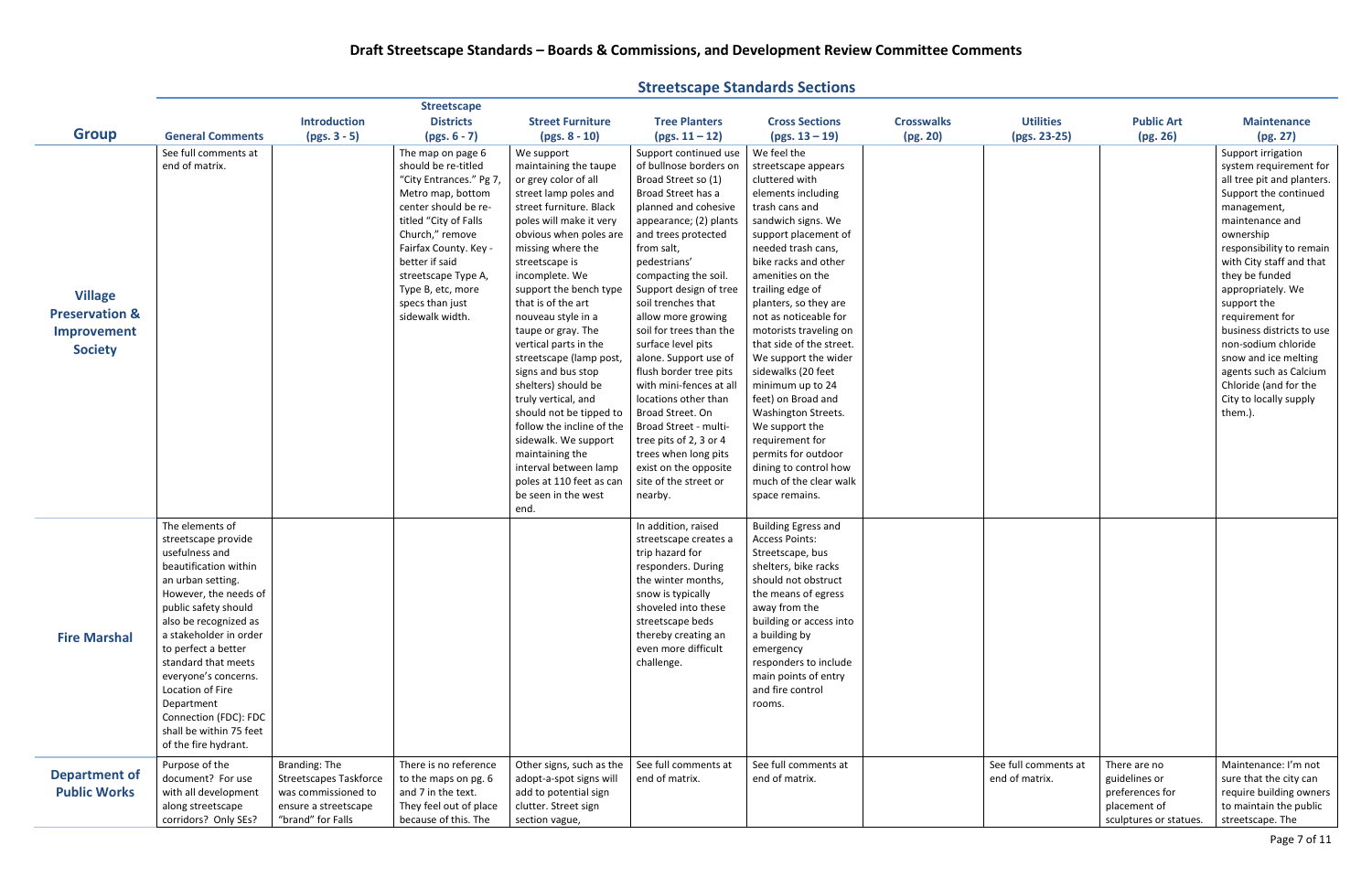| <b>Introduction</b><br><b>Districts</b><br><b>Utilities</b><br><b>Tree Planters</b><br><b>Cross Sections</b><br><b>Crosswalks</b><br><b>Public Art</b><br><b>Street Furniture</b><br><b>Group</b><br>(pg. 20)<br><b>General Comments</b><br>$(pgs. 3 - 5)$<br>$(pgs. 6 - 7)$<br>$(pgs. 8 - 10)$<br>$(pgs. 11-12)$<br>$(pgs. 13 - 19)$<br>(pgs. 23-25)<br>(pg. 26)<br>Needs background<br>Church and promote<br>map on page 7 should<br>Factors such as<br>inaccurate. Guidance<br>info. Table of<br>on street lighting<br>the city's identity, yet<br>include<br>pedestrian clear space<br>Contents? Make clear<br>the result looks entirely<br>"neighborhood<br>vague. Preference for<br>and sight distance<br>that for future<br>transitions" at E<br>LED lighting? Flexibility<br>generic - the proposed<br>need to be<br>considered.<br>Broad/Fairfax and N<br>on style of luminaire<br>projects, not<br>streetscape design<br>(no "acorn" lights are<br>retroactively require<br>recommendations<br>West/Grove. P. 8: The<br>could just as well<br>Dark Sky-compliant)?<br>for current<br><b>City Gateways section</b><br>should be expanded<br>Will new bike rack<br>development projects.<br>represent Ballston or<br>to make<br>Various options for<br>Cincinnati.<br>selection impact bus<br>intentions/expectatio<br>shelter standard<br>cross-sections great<br>idea. Hope final guide<br>ns for design in those<br>design. Trend toward<br>states preferences,<br>locations clearer.<br>mast arm signs along<br>mins/maxs as<br>streetscape corridors to<br>improve wayfinding.<br>appropriate.<br>Manhole treatment<br>may or may not be<br>feasible for the City.<br>Describe how to<br>incorporate Bikeshare<br>stations into the<br>designs. Picture of<br>James Thurber Ct<br>"existing" street sign<br><b>Department of</b><br>not current. Can add<br><b>Public Works</b><br>branding to end of<br>street signs or special<br>brackets to the top of<br>property<br>the sign for certain<br>areas but currently no<br>money allocated or |  | <b>Streetscape</b> |                       |  |  |                                                                                                                                                                                                                                                                                                                                                                                                                                                                                                                                                                                                                                                                                                                                                                        |
|-------------------------------------------------------------------------------------------------------------------------------------------------------------------------------------------------------------------------------------------------------------------------------------------------------------------------------------------------------------------------------------------------------------------------------------------------------------------------------------------------------------------------------------------------------------------------------------------------------------------------------------------------------------------------------------------------------------------------------------------------------------------------------------------------------------------------------------------------------------------------------------------------------------------------------------------------------------------------------------------------------------------------------------------------------------------------------------------------------------------------------------------------------------------------------------------------------------------------------------------------------------------------------------------------------------------------------------------------------------------------------------------------------------------------------------------------------------------------------------------------------------------------------------------------------------------------------------------------------------------------------------------------------------------------------------------------------------------------------------------------------------------------------------------------------------------------------------------------------------------------------------------------------------------------------------------------------------------------------------------------------------------------------------------------------------|--|--------------------|-----------------------|--|--|------------------------------------------------------------------------------------------------------------------------------------------------------------------------------------------------------------------------------------------------------------------------------------------------------------------------------------------------------------------------------------------------------------------------------------------------------------------------------------------------------------------------------------------------------------------------------------------------------------------------------------------------------------------------------------------------------------------------------------------------------------------------|
|                                                                                                                                                                                                                                                                                                                                                                                                                                                                                                                                                                                                                                                                                                                                                                                                                                                                                                                                                                                                                                                                                                                                                                                                                                                                                                                                                                                                                                                                                                                                                                                                                                                                                                                                                                                                                                                                                                                                                                                                                                                             |  |                    |                       |  |  | <b>Maintenance</b>                                                                                                                                                                                                                                                                                                                                                                                                                                                                                                                                                                                                                                                                                                                                                     |
|                                                                                                                                                                                                                                                                                                                                                                                                                                                                                                                                                                                                                                                                                                                                                                                                                                                                                                                                                                                                                                                                                                                                                                                                                                                                                                                                                                                                                                                                                                                                                                                                                                                                                                                                                                                                                                                                                                                                                                                                                                                             |  |                    |                       |  |  | (pg. 27)                                                                                                                                                                                                                                                                                                                                                                                                                                                                                                                                                                                                                                                                                                                                                               |
| light poles, we try to<br>remove sign poles from<br>the streetscape beds<br>properties.                                                                                                                                                                                                                                                                                                                                                                                                                                                                                                                                                                                                                                                                                                                                                                                                                                                                                                                                                                                                                                                                                                                                                                                                                                                                                                                                                                                                                                                                                                                                                                                                                                                                                                                                                                                                                                                                                                                                                                     |  |                    | plan. Where city owns |  |  | maintenance<br>agreements we have so<br>far have been<br>voluntary. We need to<br>define who owns the<br>streetscape elements<br>(trees, irrigation<br>system, pavement,<br>benches, trash cans,<br>etc.), and how their<br>maintenance will be<br>enforced. Planting<br>Rehabilitation. I am<br>wary of raising<br>expectations for<br>gardening in the older<br>tree planters; tree roots<br>are filling all available<br>soil space so that the<br>last re-planting of<br>flowering plants (in<br>2013 I think) failed<br>almost entirely. It<br>wouldn't hurt to<br>reiterate within these<br>standards that adjacent<br>owners/managers are<br>already responsible for<br>litter and leaf pickup<br>and snow and ice<br>removal on sidewalks in<br>front of their |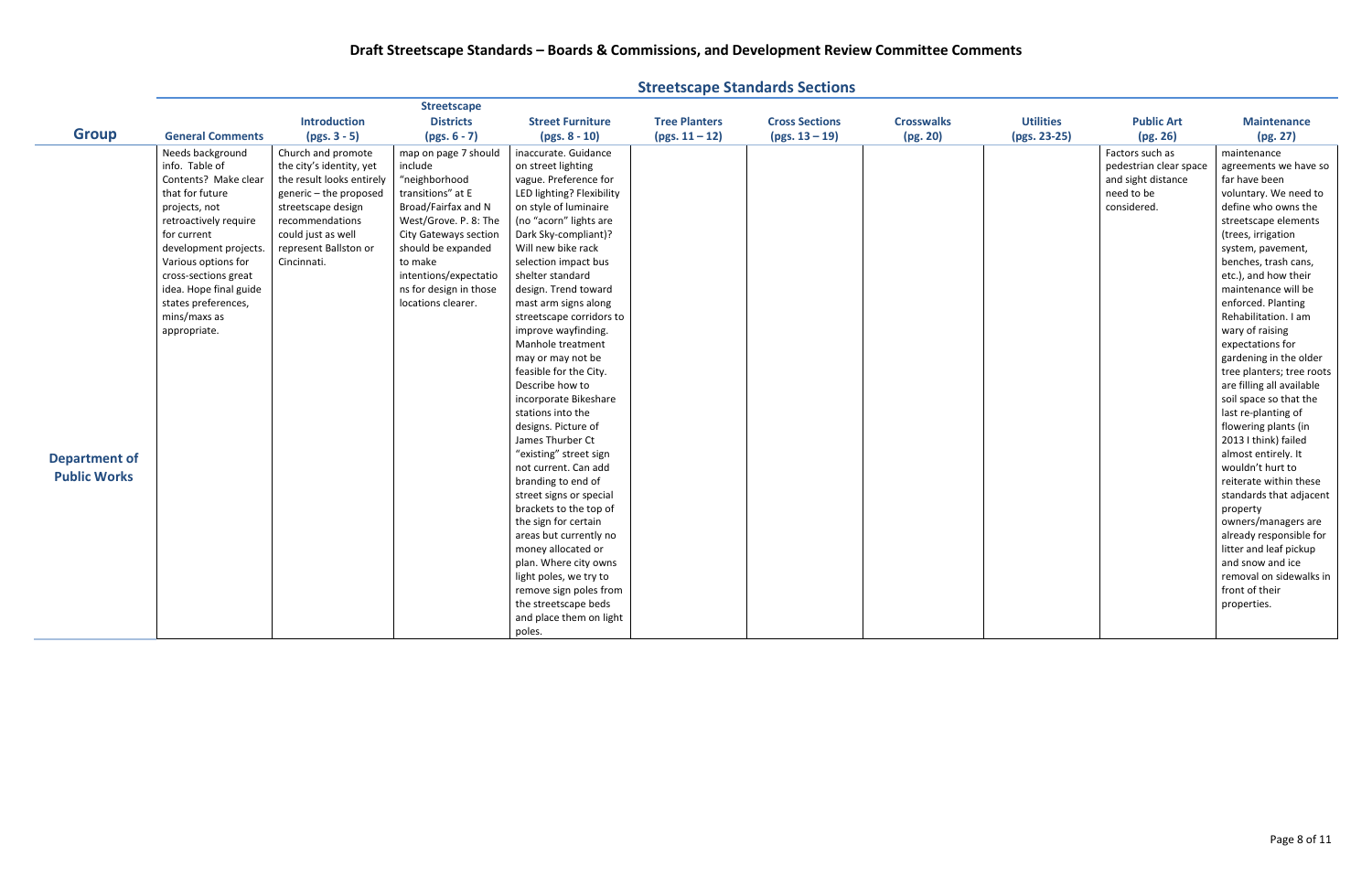| <b>Introduction</b><br><b>Districts</b><br><b>Utilities</b><br><b>Public Art</b><br><b>Street Furniture</b><br><b>Tree Planters</b><br><b>Cross Sections</b><br><b>Crosswalks</b><br><b>Maintenance</b><br><b>Group</b><br><b>General Comments</b><br>$(pgs. 3 - 5)$<br>$(pgs. 6 - 7)$<br>$(pgs. 13 - 19)$<br>(pg. 20)<br>(pg. 26)<br>(pg. 27)<br>$(pgs. 8 - 10)$<br>$(pgs. 11 - 12)$<br>(pgs. 23-25)<br>Plantings, especially<br>shrubs, often grow to<br>Outdoor dining is a<br>pose a vision<br>very popular feature<br>obstruction at<br>of city business<br>intersections, such as<br>owners; It would be<br>where a driveway<br>very beneficial to the<br>crosses a sidewalk. I<br>city if these standards<br>recommend the<br>could facilitate<br>standards include<br>outdoor dining. If<br>language that<br>there are minimum<br>supports Sec. 48-1103<br>accessibility<br>to avoid creating a<br>requirements, it<br>safety and<br>appears there will be<br>enforcement problem<br>more room available if<br>a sidewalk railing<br><b>Zoning</b><br>adjacent to outdoor<br>dining is not made an<br>Administrator<br>option. I recommend<br>against changing Sec.<br>48-1101 footnote 11.<br>The proposed<br>amendments will<br>place many existing<br>and newly-developed<br>properties into |  | <b>Streetscape</b> |  |                |  |  |
|---------------------------------------------------------------------------------------------------------------------------------------------------------------------------------------------------------------------------------------------------------------------------------------------------------------------------------------------------------------------------------------------------------------------------------------------------------------------------------------------------------------------------------------------------------------------------------------------------------------------------------------------------------------------------------------------------------------------------------------------------------------------------------------------------------------------------------------------------------------------------------------------------------------------------------------------------------------------------------------------------------------------------------------------------------------------------------------------------------------------------------------------------------------------------------------------------------------------------------------------------------------------------------------------------------|--|--------------------|--|----------------|--|--|
|                                                                                                                                                                                                                                                                                                                                                                                                                                                                                                                                                                                                                                                                                                                                                                                                                                                                                                                                                                                                                                                                                                                                                                                                                                                                                                         |  |                    |  |                |  |  |
|                                                                                                                                                                                                                                                                                                                                                                                                                                                                                                                                                                                                                                                                                                                                                                                                                                                                                                                                                                                                                                                                                                                                                                                                                                                                                                         |  |                    |  |                |  |  |
| Rather, I suspect the<br>intent of the proposed<br>amendments can be<br>achieved during the<br>site plan phase.                                                                                                                                                                                                                                                                                                                                                                                                                                                                                                                                                                                                                                                                                                                                                                                                                                                                                                                                                                                                                                                                                                                                                                                         |  |                    |  | noncompliance. |  |  |

Note: The Materials section of the draft Streetscape Standards did not receive comments and is therefore not included in the table.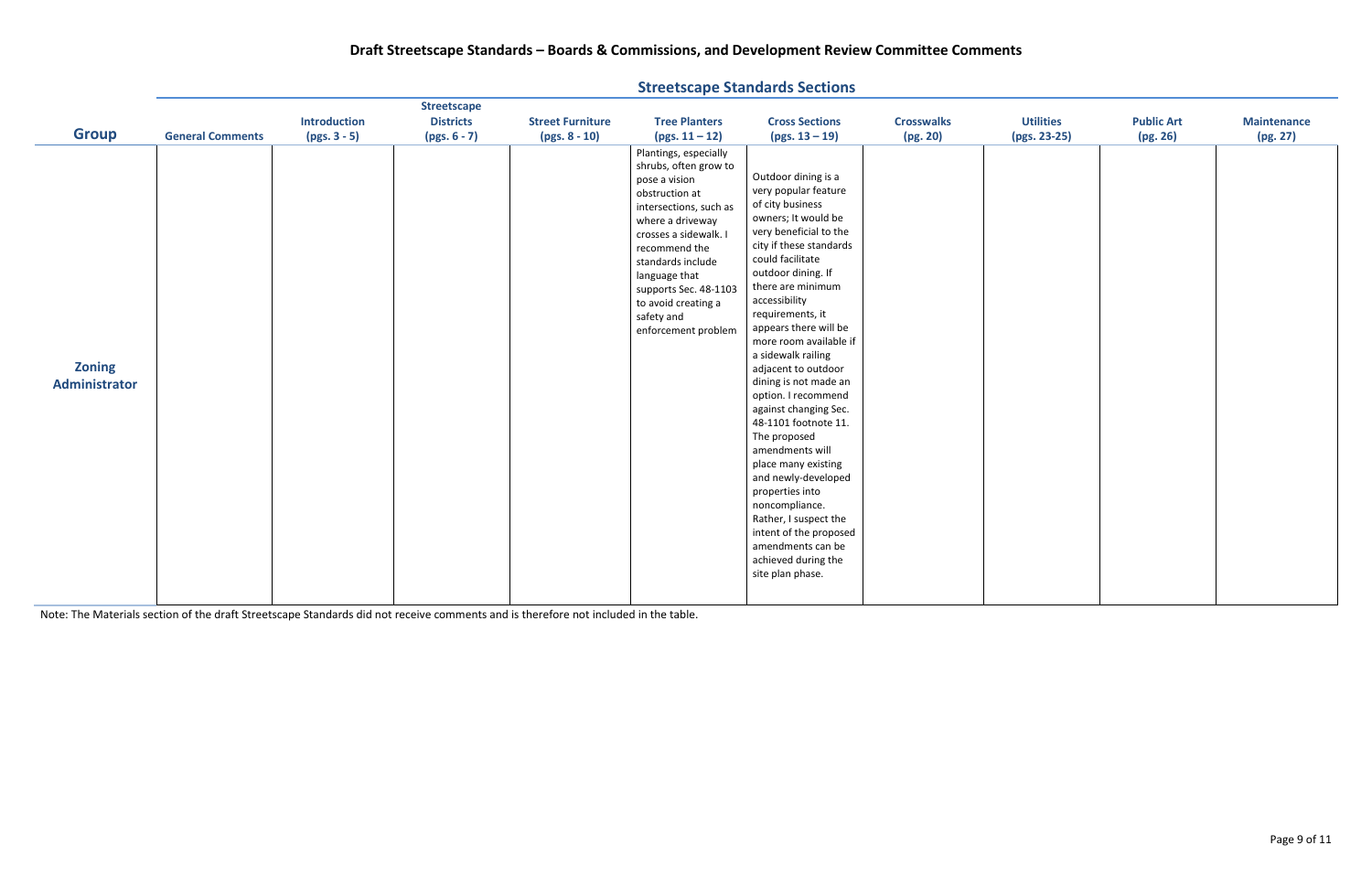### **Draft Streetscape Standards – Boards & Commissions, and Development Review Committee Comments**

### **Tree Commission Comments continued**:

*Tree Planters*: Are the following proposals right for the City – tree spacing, planter sizes, planter edging? See pages 12-13.

Planter shape. Since we have options for rectangular or oval beds, we suggest removing "oval ends" from the following sentence: "To balance rain water infiltration and functional space, surface tree planter areas will be 5 planter." (See also Question #3, second para.)

Tree spacing. The Tree Commission laments the "one tree per planter" recommendation. The presence of multiple trees in a single planter is both visually appealing (we find value in "massing") and beneficial to tree health. multiple planted trees in favor of single trees also moves away from another unique "branding" feature of the current streetscape.

"Planter Styles. Flush planters should be the predominant planter type used in all areas. They are especially important when there is limited sidewalk width. They are also important to when providing access for emergency s

The Tree Commission continues to support the use of raised planters, referred to as "bullnose planters" in the City. Raised planters provide the best protection for vegetation on any kind and provide a traffic buffer for p planters also provides an architectural consistency to streetscape planters in FCC and contributes to the City's unique "branding."

It is the Tree Commission's position that by promoting flush planters, the City is making a clear statement that tree health in the streetscape is much lower priority than other streetscape features. Flush planters are a p significant pedestrian traffic. Pedestrians will use the planter space as additional walking space thus increasing stress on any planted material and requiring increased maintenance - unless, of course, it is decided that are cautious in deploying flush planters. In Northern Virginia, only the City of Falls Church and Town of Herndon currently deploy flush planters to protect vegetation and pedestrians. The City of Milwaukee's Streetscape G have no curb and are placed at the same elevation as the surrounding sidewalk. Flush planters can be installed without railings, with turf, or with more intense plantings, including groundcover, annuals, perennials, orname intense plantings are used, a railing is recommended to protect the plantings. Pedestrian traffic levels must be taken into account when designing flush planters, as they may be used for additional walking space if adequat warranted. Low, ornamental railings add interest and identity to a streetscape, as well as protection from pedestrians and animals, when placed in combination with flush or curbed landscape planters."

Good intentions aside, our region has many examples of poorly maintained flush planter beds. See Comments for #4 above. The Tree Commission has provided photo evidence of how flush planters compromise the health of the tre including at Pearson Square in Falls Church. Edging that allows pedestrian foot traffic in planters and erosion of soil will result in the need to replace dying trees.

Flush planters do not protect vegetation from road salt and are an invitation for animals to deposit waste, thus adding an environmentally unsound practice while at the same time adding a hazard to pedestrians. Research in data to support a cost effective, environmentally friendly alternate. Therefore, until such time as the data are secured, we must deal with the impact of deicing salts on plant material.

If developers are adhering to the 20-foot setback, then why would there be a problem with "limited sidewalk width?." Does this mean our specification of setback already is inadequate? As mentioned in Section 2 above, the T part to ensure that pedestrian spaces do not overlap with tree spaces. If greater building height is the market cost of wider sidewalks, stepped-back building heights could be used, and the market could otherwise determine how to meet this requirement and to maintain profitability. The "advantage" of using flush planters for emergency services ignores the a streets that require navigation. We could remove the curbing, but it is there for, among other things, public safety. All things considered, curbing and any other raised surface are simply a component urban living.

In summary, the flush planter recommendation clearly demonstrates how trees are prioritized in Falls Church. It is not at all an efficacious choice if FCC desires an attractive, well-maintained streetscape that promotes a

Cross Sections: Passable and Impassable Spaces. There simply must a minimum of five (5) feet of unimpeded space for the planter. Where there is on street parking, unimpeded space is needed between the building and the plan would allow passengers to exit vehicles without trampling on the planter. In locations where the vehicle exit area is structured to allow for this "landing area," the planter must still have five feet of unimpeded space if if this requires a compromise of either the building or pedestrian zone.

The language reads "As a rule of thumb, half of the amenity area between tree planters should be kept clear to provide pedestrian passing and waiting spaces," while the question above asks for "the right mix." "Rule of thu unclear what constitutes "the right mix." This is too subjective. We would support objective standards on spacing of amenities.

The question does not allow the Boards and Commission to weigh in on setbacks and whether a 20-foot setback is adequate for what they visualize for the space. This misses an important component of the streetscape. The Tree a step forward, it is still inadequate for tall and straight tree growth and for all of the restaurant and pedestrian amenities that the Task Force foresees. Rather than overcrowding the streetscape design with these ameni should seize the opportunity to create a forward-looking standard for ample tree, pedestrian and dining spaces. The Tree Commission would recommend a 30-foot setback but would also support any setback between 23 and 30 fee below.

The Tree Commission supports the development of Outdoor Dining Design Guidelines or a City Ordinance for establishments whose intended purpose is the consumption of food or beverage by patrons. The Guidelines will provide the public sidewalk, sidewalk dining barriers, and the layout of outdoor service areas. The City of Richmond has created a web page to facilitate opening and maintaining a sidewalk café'. http://www.richmondgov.com/Plannin The City of Falls Church has had a set of draft permitting guidelines since 2013 which should be shared with the Task Force as well as with Boards and Commissions.

*Maintenance:* How should maintenance of streetscape, plantings, and trees be divided between the public and private side? See page 30.

Planting Rehabilitation: The text reads: "These maintenance agreements would establish expectations for maintenance and provide protections for long term tree health." While details of the agreements may be discussed at a private parties would be incentivized to properly maintain the planters. In current FCC practice, the Lincoln at Tinner Hill agreement does not address the consequences of poor maintenance/non-compliance. Hoping it will be